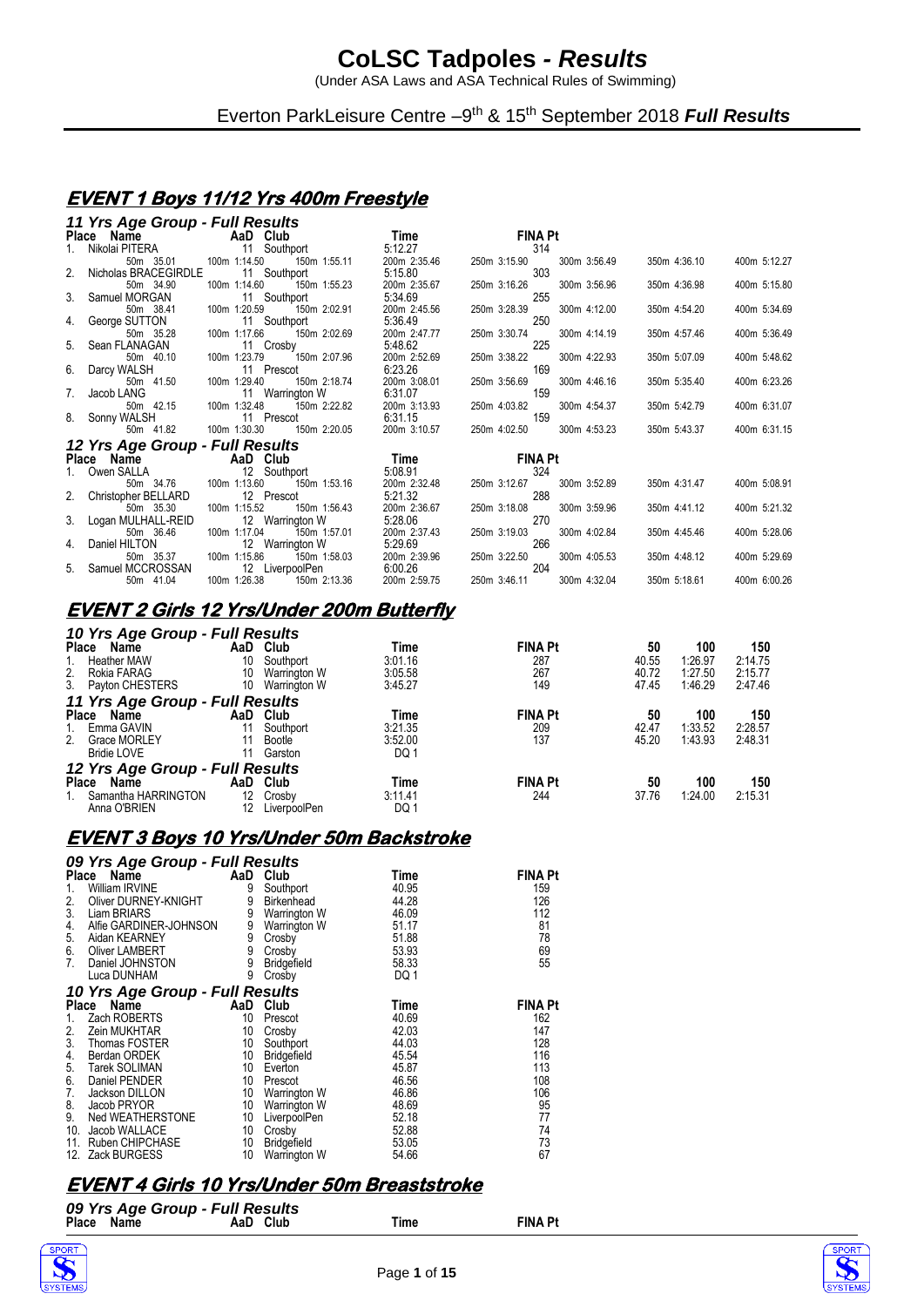|                                                      |          |                               |                    | Everton ParkLeisure Centre -9 <sup>th</sup> & 15 <sup>th</sup> September 2018 Full Results |                    |                    |                    |
|------------------------------------------------------|----------|-------------------------------|--------------------|--------------------------------------------------------------------------------------------|--------------------|--------------------|--------------------|
| Jessica COONEY<br>1.                                 | 9        | Bridgefield                   | 46.50              | 233                                                                                        |                    |                    |                    |
| 2.<br>Mya LAYCOCK<br>3.<br>Thea SALLA                | 9<br>9   | Crosby<br>Southport           | 49.32<br>52.37     | 195<br>163                                                                                 |                    |                    |                    |
| 4.<br>Pippa VEGH                                     | 9        | Southport                     | 53.34              | 154                                                                                        |                    |                    |                    |
| 5.<br>Heidi BROWNBILL<br>6.<br>Lexie BRUNS           | 9<br>9   | Prescot<br><b>Bridgefield</b> | 54.64<br>54.77     | 144<br>142                                                                                 |                    |                    |                    |
| 7.<br>Sally WEBSTER                                  | 9        | Southport                     | 55.07              | 140                                                                                        |                    |                    |                    |
| 8.<br>Jessica HUGHES<br>9.<br>Rosie BARKER-MAYER     | 9<br>9   | LiverpoolPen<br>Warrington W  | 55.15<br>55.19     | 140<br>139                                                                                 |                    |                    |                    |
| Ella-Grace LAWSON<br>10.                             | 9        | Warrington W                  | 56.81              | 128                                                                                        |                    |                    |                    |
| 11. Jamie-Leigh DUNNE<br>12. Charlotte RUSK          | 9<br>9   | LiverpoolPen<br>Prescot       | 56.86<br>58.96     | 127<br>114                                                                                 |                    |                    |                    |
| 13. Amelia GERRARD                                   | 9        | Warrington W                  | 59.67              | 110                                                                                        |                    |                    |                    |
| 14. Maisie TAYLOR<br>15. Nancy KELLY                 | 9<br>9   | Everton<br>LiverpoolPen       | 1:00.13<br>1:01.72 | 108<br>99                                                                                  |                    |                    |                    |
| 16. Lexie HUGHES                                     | 9        | Warrington W                  | 1:01.78            | 99                                                                                         |                    |                    |                    |
| 17. Evie-Mai PARKINS<br>Faye WALKER                  | 9<br>9   | Everton<br>Everton            | 1:12.60<br>DQ 2    | 61                                                                                         |                    |                    |                    |
| Jori SOLIMAN                                         | 9        | Everton                       | DQ 2               |                                                                                            |                    |                    |                    |
| 10 Yrs Age Group - Full Results                      |          |                               |                    |                                                                                            |                    |                    |                    |
| Place Name<br>1.<br><b>Harriet RAWLINGS</b>          |          | AaD Club<br>10 Southport      | Time<br>42.45      | FINA Pt<br>307                                                                             |                    |                    |                    |
| 2.<br>Tianna CHAMBERS                                | 10       | Southport                     | 43.56              | 284                                                                                        |                    |                    |                    |
| 3.<br>Rokia FARAG<br>4.<br>Payton CHESTERS           | 10<br>10 | Warrington W<br>Warrington W  | 46.19<br>46.95     | 238<br>226                                                                                 |                    |                    |                    |
| 5.<br>Kanzy SOLIMAN                                  | 10       | Everton                       | 47.05              | 225                                                                                        |                    |                    |                    |
| 6.<br>Alice JONES<br>7.<br>Eboni THOBURN             | 10<br>10 | Southport<br>Southport        | 47.12<br>47.92     | 224<br>213                                                                                 |                    |                    |                    |
| 8.<br>Megan WEBSTER                                  | 10       | Southport                     | 48.72              | 203                                                                                        |                    |                    |                    |
| 8.<br>Jessica CUFF<br>10. Erin CARLESS               | 10<br>10 | Southport<br>Warrington W     | 48.72<br>50.21     | 203<br>185                                                                                 |                    |                    |                    |
| 11. Eva HOLT                                         | 10       | Crosby                        | 50.23              | 185                                                                                        |                    |                    |                    |
| 12. Georgina CARLISLE-COLL                           | 10       | Southport                     | 53.04              | 157<br>149                                                                                 |                    |                    |                    |
| 13. Georgina WILSON<br>14. Erin JESS                 | 10       | 10 Crosby<br>Garston          | 53.95<br>54.77     | 142                                                                                        |                    |                    |                    |
| 15. Amy POOLE                                        | 10       | Garston                       | 55.50<br>56.27     | 137<br>131                                                                                 |                    |                    |                    |
| 16. Abigail RALEY<br>17. Connie MADDISON             | 10       | Halton<br>10 Everton          | 58.64              | 116                                                                                        |                    |                    |                    |
| <u>EVENT 5 Boys 12 Yrs/Under 200m Breaststroke</u>   |          |                               |                    |                                                                                            |                    |                    |                    |
| 09 Yrs Age Group - Full Results                      |          |                               |                    |                                                                                            |                    |                    |                    |
| Place Name                                           |          | AaD Club                      | Time               | <b>FINA Pt</b>                                                                             | 50                 | 100                | 150                |
| William IRVINE<br>1.<br>2.<br>Tom WILDE              | 9<br>9   | Southport<br>Garston          | 3:34.15<br>3.48.82 | 177<br>145                                                                                 | 50.63              | 1.46.34            | 2:41.26<br>2:51.61 |
|                                                      |          |                               |                    |                                                                                            |                    |                    |                    |
| 3.<br>Nathan HEALEY                                  | 9        | Prescot                       | 4:05.06            | 118                                                                                        | 51.65<br>56.16     | 1:51.10<br>1.59.61 | 3:04.10            |
| Liam BRIARS<br>4.                                    | 9        | Warrington W                  | 4:07.24            | 115                                                                                        | 57.29              | 2:00.60            | 3:04.32            |
| 5.<br>Alfie GARDINER-JOHNSON<br>Oscar DONNELLY<br>6. | 9        | Warrington W<br>9 Crosby      | 4:23.10<br>4:41.85 | 95<br>78                                                                                   | 1:00.68<br>1:00.43 | 2:07.01<br>2:13.55 | 3:15.07<br>3:27.86 |
| 10 Yrs Age Group - Full Results                      |          |                               |                    |                                                                                            |                    |                    |                    |
| Place Name                                           |          | AaD Club                      | Time               | <b>FINA Pt</b>                                                                             | 50                 | 100                | 150                |
| 1.<br>Samuel HYLAND<br>Ethan KELLY                   | 10       | Halton<br>10 Crosby           | 3:33.05<br>3:50.79 | 180<br>142                                                                                 | 46.97<br>51.29     | 1:42.47<br>1:50.29 | 2:41.81<br>2:52.58 |
| 3.<br>Daniel PENDER                                  | 10       | Prescot                       | 3:58.71            | 128                                                                                        | 55.12              | 1.58.10            | 2:59.76            |
| 4.<br>Steven MCKENZIE<br>5.<br>Jacob WILLIS-DOURAS   | 10<br>10 | Crosby<br>Prescot             | 3:58.97<br>4:01.07 | 128<br>124                                                                                 | 52.63<br>53.71     | 1:52.81<br>1:56.16 | 2:56.00<br>2:59.73 |
| 6.<br>Zach ROBERTS                                   | 10       | Prescot                       | 4:03.84            | 120                                                                                        | 54.43              | 1:56.22            | 2:59.69            |
| 7.<br>Berdan ORDEK<br>8.<br>George DIXON             | 10       | Bridgefield<br>10 Everton     | 4:33.17<br>4:37.54 | 85<br>81                                                                                   | 1:00.99<br>1:00.96 | 2:11.63<br>2:12.73 | 3:23.32<br>3:23.85 |
| 9.<br>Ruben CHIPCHASE                                |          | 10 Bridgefield                | 4.43.23            | 76                                                                                         | 1:02.22            | 2:17.02            | 3:32.20            |
| Jacob PRYOR<br>11 Yrs Age Group - Full Results       | 10       | Warrington W                  | DQ <sub>2</sub>    |                                                                                            |                    |                    |                    |
| Place Name                                           |          | AaD Club                      | Time               | <b>FINA Pt</b>                                                                             | 50                 | 100                | 150                |
| George SUTTON<br>1.<br>2.<br>Jack DUFF               | 11<br>11 | Southport<br>Southport        | 3:22.94<br>3:25.50 | 209<br>201                                                                                 | 46.34<br>47.10     | 1.39.12<br>1.40.04 | 2:32.72<br>2:34.05 |
| 3.<br>Nicholas BRACEGIRDLE                           | 11       | Southport                     | 3:30.23            | 188                                                                                        | 48.33              | 1.42.03            | 2:36.94            |
| 4.<br>Sonny WALSH<br>5.<br>Jacob LANG                | 11<br>11 | Prescot<br>Warrington W       | 3:35.62<br>3:36.49 | 174<br>172                                                                                 | 50.38<br>47.01     | 1:45.34<br>1.40.29 | 2:41.93<br>2:35.02 |
| 6.<br>Sean FLANAGAN                                  | 11       | Crosby                        | 3:40.26            | 163                                                                                        | 48.94              | 1.45.98            | 2:43.52            |
| 7.<br>Darcy WALSH<br>8.<br>Max HARVEY                | 11<br>11 | Prescot                       | 3:43.63<br>3:48.47 | 156<br>146                                                                                 | 50.56<br>50.51     | 1:48.32<br>1.49.06 | 2:47.20<br>2:49.57 |
| 9.<br>Dylan JESS                                     | 11       | LiverpoolPen<br>Garston       | 3:55.09            | 134                                                                                        | 54.52              | 1:55.71            | 2:56.25            |
| 10. Liam O ROURKE<br>Alex BLACKBURN                  | 11<br>11 | Everton<br>Everton            | 4:00.81<br>DQ 2    | 125                                                                                        | 55.24              | 1.56.73            | 2:59.21            |
| 12 Yrs Age Group - Full Results                      |          |                               |                    |                                                                                            |                    |                    |                    |
| Place Name<br><b>Christopher BELLARD</b><br>1.       |          | AaD Club<br>12 Prescot        | Time<br>3:08.93    | <b>FINA Pt</b><br>259                                                                      | 50<br>40.89        | 100<br>1:29.52     | 150<br>2:20.05     |
| 2.<br>Owen SALLA                                     | 12       | Southport                     | 3:15.67            | 233                                                                                        | 43.53              | 1:33.74            | 2:25.54            |
| 3.<br>Cameron AYRES<br>4.<br>Joseph JONES            | 12<br>12 | Southport<br>Southport        | 3:17.46<br>3:19.17 | 226<br>221                                                                                 | 44.41<br>45.54     | 1:34.81<br>1:36.67 | 2:26.11<br>2:28.83 |
| 5.<br>Logan MULHALL-REID                             | 12       | Warrington W                  | 3:31.60            | 184                                                                                        | 47.92              | 1:41.57            | 2:37.46            |
| 6.<br>Daniel HILTON<br>7.<br>Adam LYDIAT             | 12<br>12 | Warrington W<br>Bridgefield   | 3:35.04<br>3:39.42 | 175<br>165                                                                                 | 49.63<br>48.77     | 1:45.42<br>1.44.93 | 2:40.85<br>2:42.40 |
| 8.<br>Noah KIRK<br>9.<br>Ethan WALLACE               | 12<br>12 | Warrington W<br>Crosby        | 3:46.18<br>3:59.21 | 150<br>127                                                                                 | 49.51<br>52.19     | 1:47.57<br>1.54.41 | 2:48.21<br>2:55.21 |



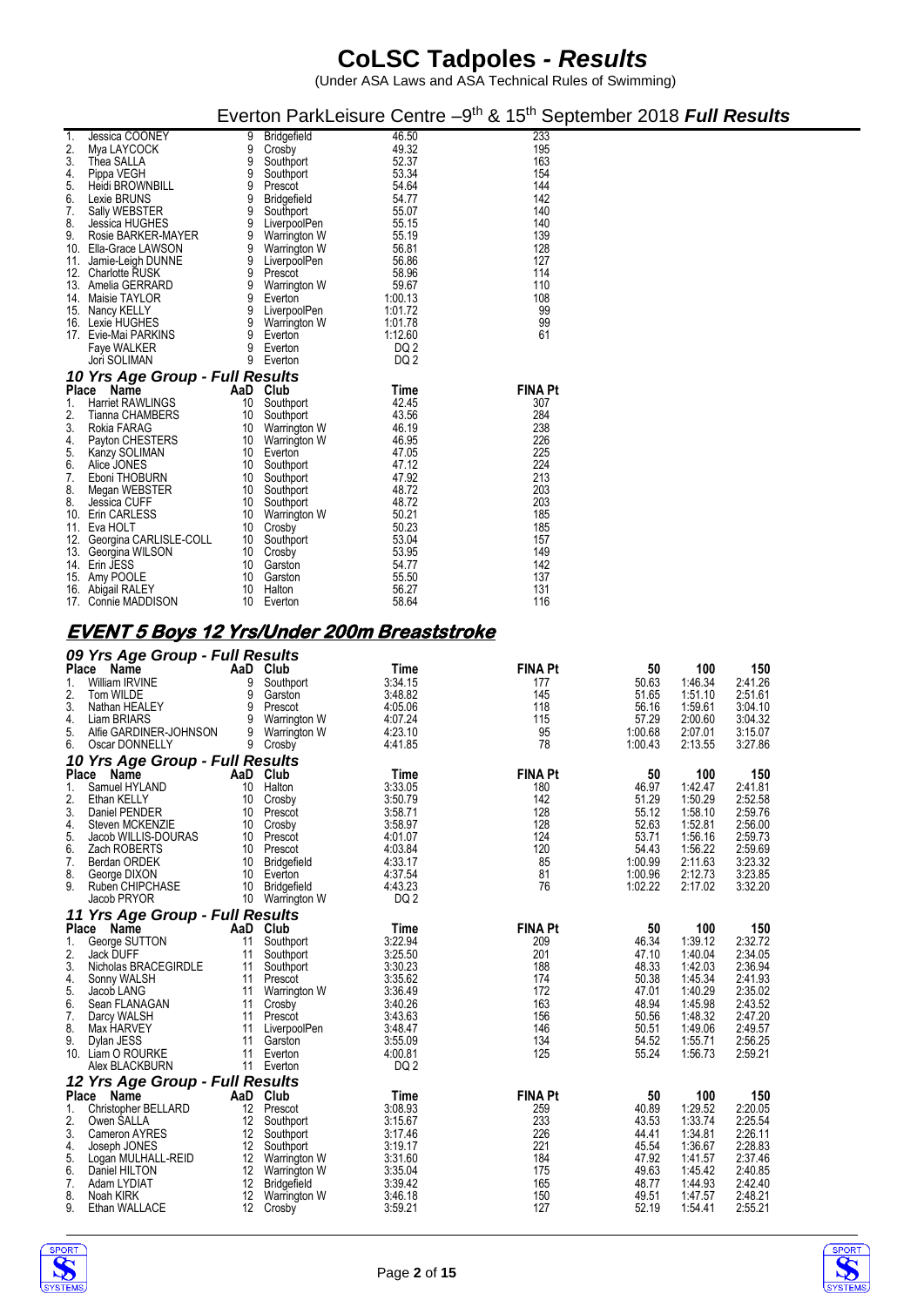(Under ASA Laws and ASA Technical Rules of Swimming)

Everton ParkLeisure Centre -9<sup>th</sup> & 15<sup>th</sup> September 2018 Full Results

#### **EVENT 6 Girls 12 /Under 200m Breaststroke**

|                                                | 09 Yrs Age Group - Full Results |           |                                    |                                                |                       |                  |                    |                    |
|------------------------------------------------|---------------------------------|-----------|------------------------------------|------------------------------------------------|-----------------------|------------------|--------------------|--------------------|
| Place<br>Name                                  |                                 |           | AaD Club                           | Time                                           | <b>FINA Pt</b>        | 50               | 100                | 150                |
| 1.<br>Jessica COONEY                           |                                 | 9<br>9    | <b>Bridgefield</b>                 | 3.50.33                                        | 199                   | 52.74<br>52.75   | 1:52.11            | 2:50.81<br>2:58.61 |
| 2.<br>Mya LAYCOCK<br>3.<br>Thea SALLA          |                                 | 9         | Crosby<br>Southport                | 3:58.12<br>4:02.45                             | 180<br>170            | 55.20            | 1:54.81<br>1.58.16 | 3:00.82            |
| 4.<br>Isla SALLA                               |                                 | 9         | Southport                          | 4:03.39                                        | 169                   | 58.09            | 1:57.76            | 2:59.75            |
| 5.                                             | Rosie BARKER-MAYER              | 9         | Warrington W                       | 4:05.54                                        | 164                   | 58.30            | 2:01.79            | 3:04.89            |
| 6.<br>Pippa VEGH                               |                                 | 9         | Southport                          | 4:05.70                                        | 164                   | 56.07            | 1.59.95            | 3:03.59            |
| 7.<br>Sally WEBSTER                            |                                 | 9         | Southport                          | 4:07.36                                        | 161                   | 55.80            | 2:00.50            | 3:06.04            |
| 8.<br>Jessica HUGHES<br>9.<br>Lexie BRUNS      |                                 | 9<br>9    | LiverpoolPen<br><b>Bridgefield</b> | 4.18.00<br>4:21.59                             | 141<br>136            | 59.08<br>1:00.33 | 2:04.21<br>2:06.82 | 3:11.89<br>3:15.97 |
| 10. Freya DORAN                                |                                 | 9         | Crosby                             | 4.25.03                                        | 130                   | 1:00.92          | 2:07.49            | 3:15.79            |
| 11. Amelia GERRARD                             |                                 | 9         | Warrington W                       | 4 40 71                                        | 110                   | 1:02.03          | 2:12.06            | 3:29.06            |
|                                                | 10 Yrs Age Group - Full Results |           |                                    |                                                |                       |                  |                    |                    |
| <b>Place</b><br>Name                           |                                 |           | AaD Club                           | Time                                           | <b>FINA Pt</b>        | 50               | 100                | 150                |
| 1.<br><b>Tianna CHAMBERS</b>                   |                                 | 10        | Southport                          | 3:20.63                                        | 301                   | 45.37            | 1.37.59            | 2:30.38            |
| 2.<br>Rokia FARAG<br>3.                        |                                 | 10        | Warrington W                       | 3:20.77                                        | 301                   | 47.38            | 1:38.47            | 2:29.86<br>2:37.92 |
| <b>Harriet RAWLINGS</b><br>4.<br>Eboni THOBURN |                                 | 10<br>10  | Southport<br>Southport             | 3:31.41<br>3.34.96                             | 257<br>245            | 47.20<br>49.62   | 1.42.48<br>1.45.30 | 2:40.46            |
| 5.<br>Payton CHESTERS                          |                                 | 10        | Warrington W                       | 3:39.55                                        | 230                   | 52.79            | 1:49.75            | 2:45.33            |
| 6.<br>Jessica CUFF                             |                                 | 10        | Southport                          | 3.40.10                                        | 228                   | 49.79            | 1.46.96            | 2:42.17            |
| 7.<br>Millie GRIFFITHS                         |                                 | 10        | Crosby                             | 3.40.40                                        | 227                   | 49.41            | 1.46.23            | 2:43.99            |
| 8.<br>Laura EVANS<br>9.                        |                                 | 10        | Bootle                             | 3:47.07                                        | 208                   | 51.96            | 1:50.16            | 2:48.89            |
| 10. Eva HOLT                                   | Jessica HARRINGTON              | 10<br>10  | Crosby<br>Crosby                   | 3.56.69<br>3.58.28                             | 183<br>180            | 53.30<br>53.18   | 1.54.26<br>1:52.05 | 2:56.18<br>2:55.35 |
| 11. Millie MANUEL                              |                                 | 10        | Warrington W                       | 3.58.33                                        | 180                   | 54.95            | 1:56.00            | 2:57.01            |
| 12. Ava GIBSON                                 |                                 | 10        | Prescot                            | 4:07.66                                        | 160                   | 55.29            | 1:59.03            | 3:06.98            |
| 13. Charlotte HEWETSON                         |                                 | 10        | Southport                          | 4.09.08                                        | 157                   | 56.47            | 1:58.82            | 3:04.40            |
| 14. Erin JESS                                  |                                 | 10        | Garston                            | 4:14.93                                        | 147                   | 58.83            | 2:02.30            | 3:08.70            |
| 15. Abigail RALEY<br>16. Georgina WILSON       |                                 | 10<br>10  | Halton<br>Crosby                   | 4:18.60<br>4.26.48                             | 140<br>128            | 57.62<br>57.93   | 2:04.71<br>2:06.71 | 3:12.94<br>3:17.22 |
| 17. Lucy CHELLEW                               |                                 | 10        | Crosby                             | 4:29.20                                        | 124                   | 1:00.76          | 2:10.07            | 3:20.62            |
| 18. Connie MADDISON                            |                                 | 10        | Everton                            | 4.29.67                                        | 124                   | 1:00.56          | 2:10.24            | 3:20.74            |
| 19. Abigayle IRVING                            |                                 |           | 10 Everton                         | 4:32.42                                        | 120                   | 1:02.83          | 2:13.12            | 3:23.48            |
| Erin CARLESS                                   |                                 | 10        | Warrington W                       | DQ 3                                           |                       |                  |                    |                    |
| Megan WEBSTER                                  |                                 | 10        | Southport                          | DQ 3                                           |                       |                  |                    |                    |
|                                                | 11 Yrs Age Group - Full Results |           |                                    |                                                |                       |                  |                    |                    |
| Place<br>Name<br>Emma GAVIN<br>1.              |                                 | AaD<br>11 | Club<br>Southport                  | Time<br>3.28.00                                | <b>FINA Pt</b><br>270 | 50<br>47.35      | 100<br>1:42.03     | 150<br>2:36.10     |
| 2.<br>Maisie STEVENS                           |                                 | 11        | Crosby                             | 3:28.38                                        | 269                   | 46.97            | 1.40.41            | 2:34.77            |
| 3.<br>Jennifer LEE                             |                                 | 11        | Warrington W                       | 3:29.92                                        | 263                   | 47.38            | 1.40.62            | 2:35.62            |
| 4.<br>Molly LARGE                              |                                 | 11        | Southport                          | 3.30.08                                        | 262                   | 49.31            | 1:42.91            | 2:37.09            |
| 5.<br>Hannah GRUNDY<br>6.                      |                                 | 11        | Southport                          | 3:40.54<br>3:41.14                             | 227<br>225            | 48.52            | 1:45.73            | 2:43.99            |
| Niamh DOUGHTY<br>7.<br><b>Emily FOOT</b>       |                                 | 11<br>11  | <b>Birkenhead</b><br>Warrington W  | 3.50.08                                        | 200                   | 50.96<br>49.18   | 1.48.41<br>1.47.19 | 2:45.82<br>2:46.38 |
| 8.<br>Macy BARKER                              |                                 |           | 11 Warrington W                    | 4.08.95                                        | 157                   | 57.85            | 2:02.12            | 3:06.29            |
|                                                | 12 Yrs Age Group - Full Results |           |                                    |                                                |                       |                  |                    |                    |
| <b>Place</b><br>Name                           |                                 |           | AaD Club                           | Time                                           | <b>FINA Pt</b>        | 50               | 100                | 150                |
| Anna HEALEY<br>1.                              |                                 |           | 12 Prescot                         | 3.05.99                                        | 378                   | 40.66            | 1:28.06            | 2:18.34            |
| 2.<br>Hannah RUSK                              |                                 | 12        | Prescot                            | 3.14.55                                        | 330                   | 45.07            | 1.34.64            | 2:24.82            |
| 3.<br><b>Beatrice TREVOR</b><br>4.             | Ella RALEY-WILLIAMS             | 12<br>12  | Warrington W<br>Prescot            | 3:20.10<br>3:21.60                             | 304<br>297            | 42.96<br>46.44   | 1:35.41<br>1:38.03 | 2:28.98<br>2:30.07 |
| 5.<br>Eve SCHOFIELD                            |                                 | 12        | Garston                            | 3:22.39                                        | 293                   | 42.57            | 1:32.77            | 2:26.87            |
| 6.<br>Anna O'BRIEN                             |                                 | 12        | LiverpoolPen                       | 3:22.98                                        | 291                   | 45.81            | 1.38.22            | 2:31.03            |
| Elizabeth COONEY<br>7.                         |                                 |           | 12 Bridgefield                     | 3:25.24                                        | 281                   | 45.29            | 1:38.97            | 2:32.07            |
| 8.<br>Lucy MCKENZIE                            |                                 | 12        | Crosby                             | 3:26.66                                        | 276                   | 45.78            | 1:38.55            | 2:33.48            |
| 9.<br>Eleni XYNARIANOS<br>10. Hanna JOHNSTON   |                                 | 12        | Bridgefield<br>12 Bridgefield      | 3:28.78<br>3:34.18                             | 267<br>248            | 46.93<br>48.28   | 1:40.35<br>1.43.46 | 2:35.12<br>2:39.84 |
| 11. Charlotte MCGORRY                          |                                 |           | 12 Garston                         | 3.54.03                                        | 190                   | 50.78            | 1.51.38            | 2:53.33            |
| 12. Calista BRADY                              |                                 |           | 12 Garston                         | 3:58.65                                        | 179                   | 55.35            | 1:55.20            | 2:56.23            |
| Eliza RADCLYFFE                                |                                 | 12        | LiverpoolPen                       | DQ 3                                           |                       |                  |                    |                    |
|                                                |                                 |           |                                    |                                                |                       |                  |                    |                    |
|                                                |                                 |           |                                    | <u>EVENT 7 Boys 11/12 Yrs 50m Breaststroke</u> |                       |                  |                    |                    |
|                                                | 11 Yrs Age Group - Full Results |           |                                    |                                                |                       |                  |                    |                    |
| Place Name                                     |                                 |           | AaD Club                           | Time                                           | <b>FINA Pt</b>        |                  |                    |                    |
| Alex BLACKBURN<br>1.                           |                                 |           | 11 Everton                         | 43.15                                          | 200                   |                  |                    |                    |
| 2.<br>Jack DUFF                                |                                 |           | 11 Southport                       | 44.29                                          | 185                   |                  |                    |                    |
| 3.                                             | Nicholas BRACEGIRDLE            | 11        | Southport                          | 44.88                                          | 178                   |                  |                    |                    |
| 4.<br>Nikolai PITERA                           |                                 | 11        | Southport                          | 46.65                                          | 158                   |                  |                    |                    |
| 5.<br>Jacob LANG<br>6.<br>Sonny WALSH          |                                 | 11        | 11 Warrington W<br>Prescot         | 47.93<br>49.11                                 | 146<br>135            |                  |                    |                    |
| 7.<br>Darcy WALSH                              |                                 | 11        | Prescot                            | 49.42                                          | 133                   |                  |                    |                    |
| 8.<br>Max HARVEY                               |                                 | 11        | LiverpoolPen                       | 50.73                                          | 123                   |                  |                    |                    |
| 9.<br>Dylan JESS                               |                                 | 11        | Garston                            | 52.69                                          | 110                   |                  |                    |                    |
| 10. Kieran LYDIAT<br>11. Finley GRIEG          |                                 | 11<br>11  | Bridgefield<br>Halton              | 57.92<br>59.41                                 | 82<br>76              |                  |                    |                    |
|                                                |                                 |           |                                    |                                                |                       |                  |                    |                    |



**Place Name AaD Club Time FINA Pt** 1. Christopher BELLARD 12 Prescot 38.80 275 2. Jack CORDEN 12 Everton 39.22 266 1. Christopher BELLARD 12 Prescot 38.80 275<br>
2. Jack CORDEN 12 Everton 39.22 266<br>
3. Owen SALLA 12 Southport 41.84 219<br>
4. Cameron AYRES 12 Southport 42.45 210

*12 Yrs Age Group - Full Results*

Cameron AYRES

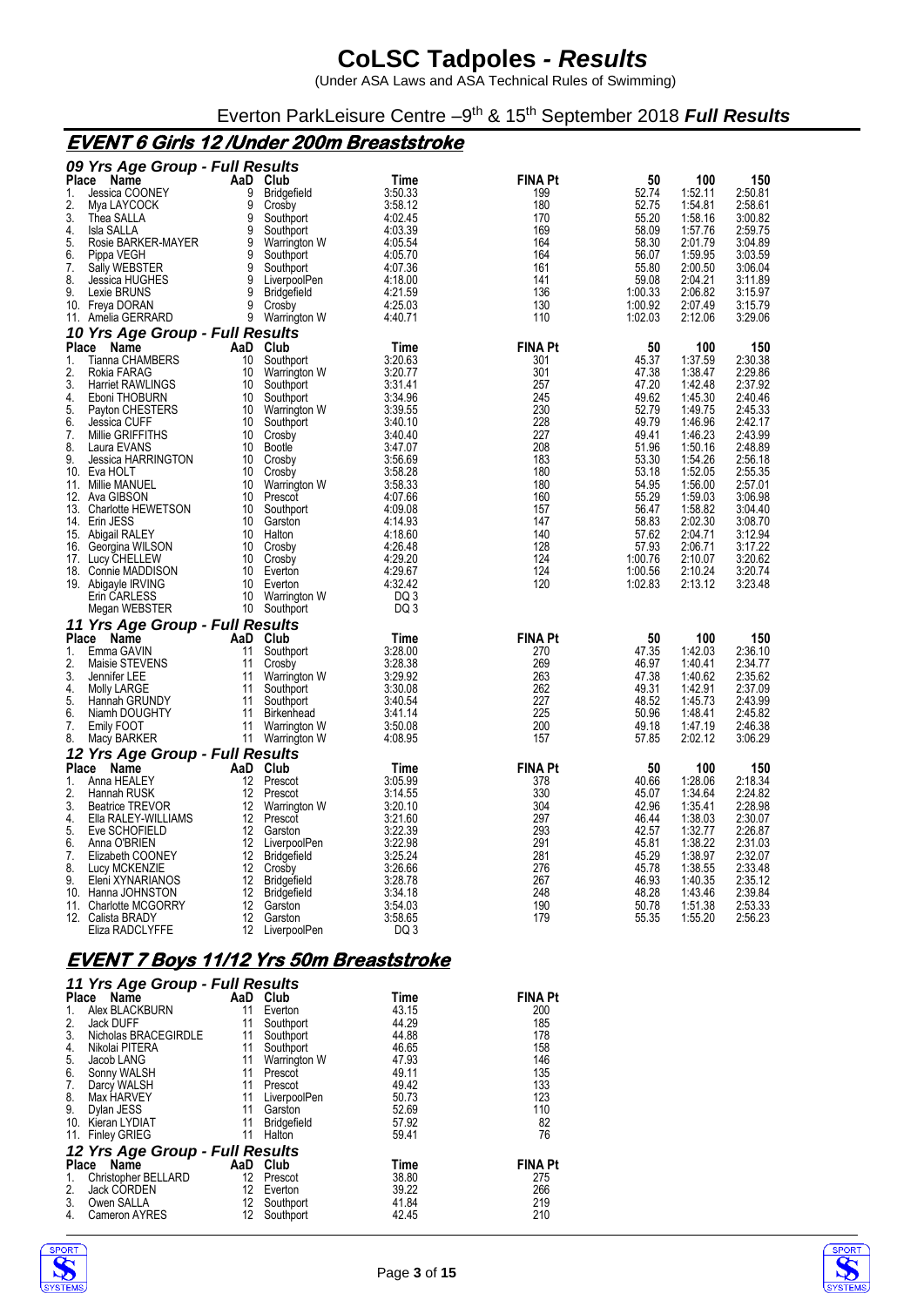(Under ASA Laws and ASA Technical Rules of Swimming)

Everton ParkLeisure Centre -9<sup>th</sup> & 15<sup>th</sup> September 2018 Full Results

| 5. | Joseph JONES       | 12 Southport    | 43.21 | 199 |
|----|--------------------|-----------------|-------|-----|
| 6. | Alfie PRITCHARD    | 12 Crosby       | 45.16 | 174 |
| 7. | Logan MULHALL-REID | 12 Warrington W | 46.05 | 164 |
|    | 8. Hayden LADUSANS | 12 Everton      | 46.91 | 155 |
| 9. | Adam LYDIAT        | 12 Bridgefield  | 47.58 | 149 |
|    | 10. Jake STEVENS   | 12 Crosby       | 47.79 | 147 |
|    | 11. Noah KIRK      | 12 Warrington W | 49.02 | 136 |
|    | 12. James PACE     | 12 Runcorn Reps | 52.60 | 110 |
|    |                    |                 |       |     |

#### **EVENT 8 Womens 10 Yrs/Under 100m Free.Team**

#### **EVENT 9 Mens 10 Yrs/Under 100m Medley Team**

#### **EVENT 10 Womens 10 /Under 100m Medley Team**

#### **EVENT 11 Girls 11/12 Yrs 400m Freestyle**

|    | 11 Yrs Age Group - Full Results          |                                                 |                         |                                     |              |              |
|----|------------------------------------------|-------------------------------------------------|-------------------------|-------------------------------------|--------------|--------------|
|    | Place Name<br>1. Eleanor CROSS 11 Bootle |                                                 | Time                    | <b>FINA Pt</b>                      |              |              |
|    |                                          | 11 Bootle                                       | 5:18.52                 | 399                                 |              |              |
|    | 50m 35.58                                | 100m 1:15.21<br>150m 1:56.18                    | 200m 2:36.71            | 250m 3:17.66<br>300m 3:59.24        | 350m 4:40.41 | 400m 5:18.52 |
| 2. | Lauren THISTLETON                        | 11 Southport                                    | 5:27.64                 | 366                                 |              |              |
|    | 50m 35.32                                | 100m 1:15.74<br>150m 1:57.17                    | 200m 2:39.15            | 250m 3:21.63<br>300m 4:04.27        | 350m 4:46.03 | 400m 5:27.64 |
|    | 3. Hannah GRUNDY                         | 11 Southport                                    | 5:34.09                 | 345                                 |              |              |
|    | 50m 38.68                                | 100m 1:20.92<br>150m 2:03.55                    | 200m 2:46.49            | 250m 3:29.46<br>300m 4:11.91        | 350m 4:53.84 | 400m 5:34.09 |
| 4. | Emma GAVIN                               | 11 Southport                                    | 5:40.86                 | 325                                 |              |              |
|    | 50m 39.28                                | 150m 2:06.02<br>100m 1:22.46                    | 200m 2:49.24            | 250m 3:32.94<br>300m 4:16.40        | 350m 4:59.78 | 400m 5:40.86 |
| 5. | Jennifer LEE                             | 11 Warrington W                                 | 5:47.37                 | 307                                 |              |              |
|    | 50m 39.05                                | 100m 1:21.57<br>150m 2:05.31                    | 200m 2:50.35            | 250m 3:35.64<br>300m 4:21.06        | 350m 5:05.52 | 400m 5:47.37 |
| 6. | Molly LARGE                              | 11 Southport                                    | 5:49.16                 | 303                                 |              |              |
|    | 50m 40.35                                | 100m 1:24.26<br>150m 2:08.67                    | 200m 2:53.34            | 250m 3:37.06<br>300m 4:21.91        | 350m 5:06.09 | 400m 5:49.16 |
| 7. | Charlotte WYLDE                          | 11 Birkenhead                                   | 6:15.66                 | 243                                 |              |              |
|    | 50m 41.38                                | 150m 2:16.83<br>100m 1:28.69                    | 200m 3:05.50            | 250m 3:54.14<br>300m 4:43.02        | 350m 5:30.82 | 400m 6:15.66 |
| 8. | Jocelyn WILLIAMS                         | 11 Bridgefield                                  | 6:25.12                 | 225                                 |              |              |
|    | 50m 43.30                                | 100m 1:30.11<br>150m 2:18.66                    | 200m 3:08.80            | 300m 4:48.23<br>250m 3:59.05<br>221 | 350m 5:38.11 | 400m 6:25.12 |
|    | 9. Niamh DOUGHTY                         | 11 Birkenhead<br>150m 2:21.78                   | 6:27.67                 | 250m -<br>$300m -$                  |              |              |
|    | 50m 43.11                                | 100m 1:32.92                                    | 200m 3:11.87<br>6:37.90 | 204                                 | 350m 5:40.22 | 400m 6:27.67 |
|    | 10. Macy BARKER<br>50m 45.22             | 11 Warrington W<br>100m 1:35.57<br>150m 2:27.69 | 200m 3:17.68            | 250m 4:08.03<br>300m 4:59.24        |              | 400m 6:37.90 |
|    |                                          |                                                 |                         |                                     | 350m 5:50.41 |              |
|    | 12 Yrs Age Group - Full Results          |                                                 |                         |                                     |              |              |
|    | Place Name                               | AaD Club<br>12 Press                            | Time                    | <b>FINA Pt</b>                      |              |              |
|    | 1. Hannah RUSK                           | 12 Prescot                                      | 5:05.47                 | 452                                 |              |              |
|    | 50m 34.70                                | 100m 1:13.17<br>150m 1:52.40                    | 200m 2:31.43            | 250m 3:10.48<br>300m 3:49.59        | 350m 4:28.15 | 400m 5:05.47 |
| 2. | Eliza RADCLYFFE                          | 12 LiverpoolPen                                 | 5:06.45                 | 448                                 |              |              |
|    | 50m 35.25                                | 100m 1:13.45<br>150m 1:52.31                    | 200m 2:31.26            | 250m 3:11.03<br>300m 3:50.31        | 350m 4:29.24 | 400m 5:06.45 |
| 3. | Amelie CORNELL                           | 12 Everton                                      | 5:17.74                 | 402                                 |              |              |
|    | 50m 34.46                                | 100m 1:13.97<br>150m 1:53.93                    | 200m 2:34.00<br>5:18.57 | 250m 3:14.63<br>300m 3:56.03<br>398 | 350m 4:36.81 | 400m 5:17.74 |
|    | 4. Zara BORLAND<br>50m 34.66             | 12 Southport<br>100m 1:14.44                    |                         |                                     |              |              |
| 5. | Anna O'BRIEN                             | 150m 1:55.55<br>12 LiverpoolPen                 | 200m 2:36.77<br>5:20.02 | 250m 3:18.04<br>300m 3:59.69<br>393 | 350m 4:40.91 | 400m 5:18.57 |
|    | 50m 35.74                                | 100m 1:15.16<br>150m 1:56.01                    | 200m 2:37.23            | 300m 4:00.14<br>250m 3:18.64        | 350m 4:41.31 | 400m 5:20.02 |
| 6. | Samantha HARRINGTON                      | 12 Crosby                                       | 5:28.59                 | 363                                 |              |              |
|    | 50m 36.37                                | $100m -$<br>150m 1:57.86                        | 200m-                   | 250m -<br>300m 4:06.19              | $350m -$     | 400m 5:28.59 |
| 7. | Isobel DOWD                              | 12 Everton                                      | 5:36.32                 | 339                                 |              |              |
|    | 50m 36.56                                | 150m 2:01.32<br>100m 1:18.18                    | 200m 2:44.55            | 250m 3:28.33<br>300m 4:11.80        | 350m 4:55.67 | 400m 5:36.32 |
| 8. | Eve SCHOFIELD                            | 12 Garston                                      | 5:46.13                 | 311                                 |              |              |
|    | 50m 38.75                                | 150m 2:07.74<br>100m 1:23.23                    | 200m 2:52.25            | 250m 3:36.82<br>300m 4:20.21        | 350m 5:03.41 | 400m 5:46.13 |
|    | 9. Lucia RODRIGUEZ-O'BRIE                | 12 Bridgefield                                  | 6:04:44                 | 266                                 |              |              |
|    | 50m 40.16                                | 100m 1:24.90<br>150m 2:11.49                    | 200m 2:58.51            | 250m 3:46.82<br>300m 4:35.05        | 350m 5:20.90 | 400m 6:04.44 |
|    | <b>Common</b><br>10. Abigail SLATER      | 12 Everton                                      | 6:07.13                 | 260                                 |              |              |
|    | 50m 39.62                                | 100m 1:23.49<br>150m 2:10.62                    | 200m 2:57.80            | 250m 3:46.16<br>300m 4:33.77        | 350m 5:21.00 | 400m 6:07.13 |
|    |                                          |                                                 |                         |                                     |              |              |

#### **EVENT 12 Boys 12 Yrs/Under 200m Butterfly**

| 09 Yrs Age Group - Full Results |     |              |         |                |       |         |         |
|---------------------------------|-----|--------------|---------|----------------|-------|---------|---------|
| Place Name                      |     | AaD Club     | Time    | <b>FINA Pt</b> | 50    | 100     | 150     |
| 1. Tom WILDE                    | 9   | Garston      | 3:38.65 | 122            | 45.36 | 1:42.12 | 2:40.94 |
| 10 Yrs Age Group - Full Results |     |              |         |                |       |         |         |
| Place Name                      |     | AaD Club     | Time    | <b>FINA Pt</b> | 50    | 100     | 150     |
| Jacob PRYOR                     | 10  | Warrington W | DQ 4    |                |       |         |         |
| 11 Yrs Age Group - Full Results |     |              |         |                |       |         |         |
| Place Name                      |     | AaD Club     | Time    | <b>FINA Pt</b> | 50    | 100     | 150     |
| Joel THOMPSON<br>1.             | 11  | Southport    | 3.02.90 | 209            | 40.42 | 1:28.51 | 2:17.70 |
| 2. Nikolai PITERA               | 11  | Southport    | 3:03.18 | 208            | 41.88 | 1.29.96 | 2:18.16 |
| 12 Yrs Age Group - Full Results |     |              |         |                |       |         |         |
| Place<br>Name                   | AaD | Club         | Time    | <b>FINA Pt</b> | 50    | 100     | 150     |
| 1. Christopher BELLARD          | 12  | Prescot      | 3.20.39 | 158            | 41.02 | 1:33.68 | 2:27.79 |

### **EVENT 13 Girls 10 Yrs/Under 50m Backstroke**

| 09 Yrs Age Group - Full Results |             |       |                |
|---------------------------------|-------------|-------|----------------|
| Place Name                      | AaD Club    | Time  | <b>FINA Pt</b> |
| 1. Kate ROBERTS                 | 9 Southport | 43.24 | 209            |



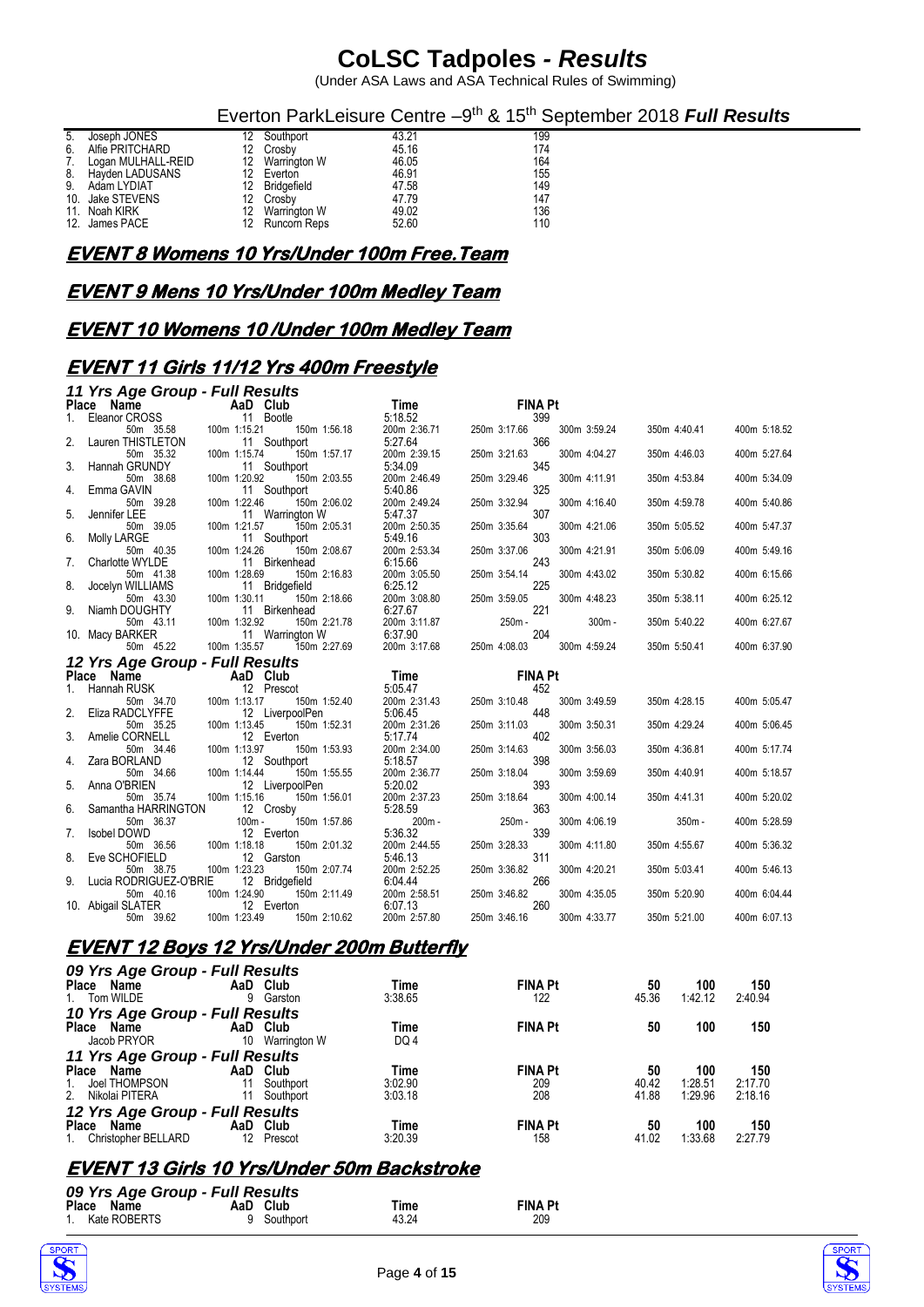(Under ASA Laws and ASA Technical Rules of Swimming)

|              |                                        |        |                           |                 | Everton ParkLeisure Centre -9 <sup>th</sup> & 15 <sup>th</sup> September 2018 <b>Full Results</b> |  |
|--------------|----------------------------------------|--------|---------------------------|-----------------|---------------------------------------------------------------------------------------------------|--|
| 2.<br>3.     | <b>Isla SALLA</b><br>Ella-Grace LAWSON | 9<br>9 | Southport<br>Warrington W | 43.91<br>44.48  | 199<br>192                                                                                        |  |
| 4.           | Heidi BROWNBILL                        | 9      | Prescot                   | 46.38           | 169                                                                                               |  |
| 5.           | Jamie-Leigh DUNNE                      | 9      | LiverpoolPen              | 46.63           | 166                                                                                               |  |
| 6.           | Erin MEATH                             | 9      | LiverpoolPen              | 47.64           | 156                                                                                               |  |
| 7.           | Nancy KELLY                            | 9      | LiverpoolPen              | 49.76           | 137                                                                                               |  |
| 8.           | Millicent CARR-RICHARD                 | 9      | <b>Bootle</b>             | 50.07           | 134                                                                                               |  |
| 9.           | Lexie BRUNS                            | 9      | <b>Bridgefield</b>        | 50.29           | 132                                                                                               |  |
| 10.          | Jessica HUGHES                         | 9      | LiverpoolPen              | 51.13           | 126                                                                                               |  |
|              | 11. Rosie BARKER-MAYER                 | 9      | Warrington W              | 51.17           | 126                                                                                               |  |
| 12.          | Mya LAYCOCK                            | 9      | Crosby                    | 51.72           | 122                                                                                               |  |
|              | 13. Freya DORAN                        | 9      | Crosby                    | 51.84           | 121                                                                                               |  |
|              | 14. Charlotte RUSK                     | 9      | Prescot                   | 51.90           | 120                                                                                               |  |
| 15.          | Maisie TAYLOR                          | 9      | Everton                   | 56.17           | 95                                                                                                |  |
|              | 16. Phoebe CURRY                       | 9      | Garston                   | 56.55           | 93                                                                                                |  |
|              | 17. Faye WALKER                        | 9      | Everton                   | 1:00.84         | 75                                                                                                |  |
|              | 18. Evie-Mai PARKINS                   | 9      | Everton                   | 1:04.24         | 63                                                                                                |  |
|              | 19. Jori SOLIMAN                       | 9      | Everton                   | 1:05.59         | 59                                                                                                |  |
|              | Meave BUNCLARK                         | 9      | Crosby                    | DQ <sub>5</sub> |                                                                                                   |  |
|              | 10 Yrs Age Group - Full Results        |        |                           |                 |                                                                                                   |  |
| <b>Place</b> | Name                                   |        | AaD Club                  | Time            | <b>FINA Pt</b>                                                                                    |  |
| 1.           | Isabelle BULLEN                        | 10     | Halton                    | 39.26           | 279                                                                                               |  |
| 2.           | Tianna CHAMBERS                        | 10     | Southport                 | 39.59           | 272                                                                                               |  |
| 3.           | <b>Isabella THORNTON</b>               | 10     | Warrington W              | 39.61           | 272                                                                                               |  |
| 4.           | Eboni THOBURN                          | 10     | Southport                 | 39.92           | 265                                                                                               |  |
| 5.           | Millie GRIFFITHS                       | 10     | Crosby                    | 41.10           | 243                                                                                               |  |
| 6.           | <b>Heather MAW</b>                     | 10     | Southport                 | 41.65           | 234                                                                                               |  |
| 7.           | Ava GIBSON                             | 10     | Prescot                   | 43.81           | 201                                                                                               |  |
| 8.           | Erin CARLESS                           | 10     | Warrington W              | 44.59           | 190                                                                                               |  |
| 9.           | Laura EVANS                            | 10     | <b>Bootle</b>             | 45.16           | 183                                                                                               |  |
|              | 10. Georgina CARLISLE-COLL             | 10     | Southport                 | 46.22           | 171                                                                                               |  |
|              | 11. Charlotte HEWETSON                 | 10     | Southport                 | 46.75           | 165                                                                                               |  |
| 12.          | Jessica HARRINGTON                     | 10     | Crosby                    | 46.76           | 165                                                                                               |  |
| 13.          | Millie MANUEL                          | 10     | Warrington W              | 46.83           | 164                                                                                               |  |
|              | 14. Kanzy SOLIMAN                      | 10     | Everton                   | 48.72           | 146                                                                                               |  |
|              | 15. Connie MADDISON                    | 10     | Everton                   | 48.93           | 144                                                                                               |  |
|              | 16. Grace BLACKBURN                    | 10     | Crosby                    | 49.02           | 143                                                                                               |  |
|              | 17. Grace ASHCROFT                     | 10     | Crosby                    | 49.07           | 143                                                                                               |  |
|              | 18. Sophie BERKLEY                     | 10     | <b>Bootle</b>             | 50.43           | 131                                                                                               |  |
|              | 19. Abigail RALEY                      | 10     | Halton                    | 50.51           | 131                                                                                               |  |
|              | 20. Amy POOLE                          | 10     | Garston                   | 50.67           | 130                                                                                               |  |
|              | 21. Ellie UNWIN                        | 10     | Crosby                    | 51.05           | 127                                                                                               |  |
|              | 22. Georgina WILSON                    | 10     | Crosby                    | 51.24           | 125                                                                                               |  |
| 23.          | Serenne CROSBIE                        | 10     | Crosby                    | 51.28           | 125                                                                                               |  |
|              | 24. Lucy CHELLEW                       | 10     | Crosby                    | 52.05           | 119                                                                                               |  |
|              | Katie LOVE                             | 10     | Garston                   | DQ <sub>5</sub> |                                                                                                   |  |

### **EVENT 14 Boys 10 Yrs/Under 50m Breaststroke**

|       | 09 Yrs Age Group - Full Results                                                                                                                              |          |                        |                         |                |
|-------|--------------------------------------------------------------------------------------------------------------------------------------------------------------|----------|------------------------|-------------------------|----------------|
| Place | Name                                                                                                                                                         |          | AaD Club               | Time                    | <b>FINA Pt</b> |
| 1.    | <b>ce Name</b><br>William IRVINE                                                                                                                             | 9        | Southport              | 47.77                   | 147            |
| 2.    | Tom WILDE<br>Nathan HEALEY<br>Justin LADUSANS<br>Liam PRIARS                                                                                                 | 9        | Garston                | 50.38                   | 125            |
| 3.    |                                                                                                                                                              | 9        | Prescot                | 53.10                   | 107            |
| 4.    |                                                                                                                                                              | 9        | Everton                | 54.66                   | 98             |
| 5.    | Liam BRIARS                                                                                                                                                  | 9        | Warrington W           | 55.25                   | 95             |
| 6.    | Oliver LAMBERT                                                                                                                                               | 9        | Crosby                 | 57.07                   | 86             |
| 7.    | Luca DUNHAM                                                                                                                                                  | 9        | Crosby                 | 57.78                   | 83             |
| 8.    |                                                                                                                                                              |          |                        | 58.07                   | 82             |
| 9.    |                                                                                                                                                              |          |                        | 58.50                   | 80             |
| 10.   |                                                                                                                                                              |          |                        | 58.92                   | 78             |
| 11.   |                                                                                                                                                              |          |                        | 59.40                   | 76             |
| 12.   | Alfie GARDINER-JOHNSON<br>Oscar DONNELLY<br>Sam COLDBECK<br>Jack DALEY-DEMPSEY<br>Jack DALEY-DEMPSEY<br>Aidan CODY<br>Aidan CODY<br>Aidan CODY<br>Aidan CODY |          |                        | 1:00.60                 | 72             |
|       | Daniel JOHNSTON                                                                                                                                              | 9        | <b>Bridgefield</b>     | DQ <sub>5</sub>         |                |
|       | 10 Yrs Age Group - Full Results                                                                                                                              |          |                        |                         |                |
|       |                                                                                                                                                              |          |                        |                         |                |
|       | Place Name                                                                                                                                                   | AaD Club |                        | Time                    | <b>FINA Pt</b> |
| 1.    | Samuel HYLAND                                                                                                                                                | 10       | Halton                 | 40.52                   | 241            |
| 2.    |                                                                                                                                                              | 10       | Crosby                 | 47.65                   | 148            |
| 3.    | Steven MCKENZIE<br>Ethan KELLY                                                                                                                               | 10       | Crosby                 | 48.28                   | 143            |
| 4.    | Daniel PENDER                                                                                                                                                | 10       | Prescot                | 50.18                   | 127            |
| 5.    | Christopher KIRBY                                                                                                                                            | 10       | Southport              | 50.26                   | 126            |
| 6.    | Zach ROBERTS                                                                                                                                                 | 10       | Prescot                |                         | 123            |
| 7.    | Jacob WILLIS-DOURAS                                                                                                                                          | 10       | Prescot                |                         | 105            |
| 8.    | <b>Finley HAIGH</b>                                                                                                                                          | 10       | Everton                | 50.74<br>53.36<br>54.24 | 100            |
| 9.    | Jacob PRYOR                                                                                                                                                  | 10       | Warrington W           | 54.76                   | 98             |
| 10.   | <b>Tarek SOLIMAN</b>                                                                                                                                         | 10       | Everton                | 55.25                   | 95             |
| 11.   | Benjamin CAMPBELL                                                                                                                                            | 10       | Halton                 | 56.49                   | 89             |
| 12.   | Ned WEATHERSTONE                                                                                                                                             | 10       | LiverpoolPen           | 59.35                   | 77             |
|       | 13. Ruben CHIPCHASE                                                                                                                                          | 10       | <b>Bridgefield</b>     | 1:00.31                 | 73             |
| 14.   | George DIXON                                                                                                                                                 | 10       | Everton                | 1:00.95                 | 71             |
| 15.   | Zack BURGESS<br>Dylan MARSHALL                                                                                                                               | 10<br>10 | Warrington W<br>Crosby | 1:01.35<br>DQ 5         | 69             |

### **EVENT 15 Girls 10 Yrs/Under 50m Butterfly**

*09 Yrs Age Group - Full Results*



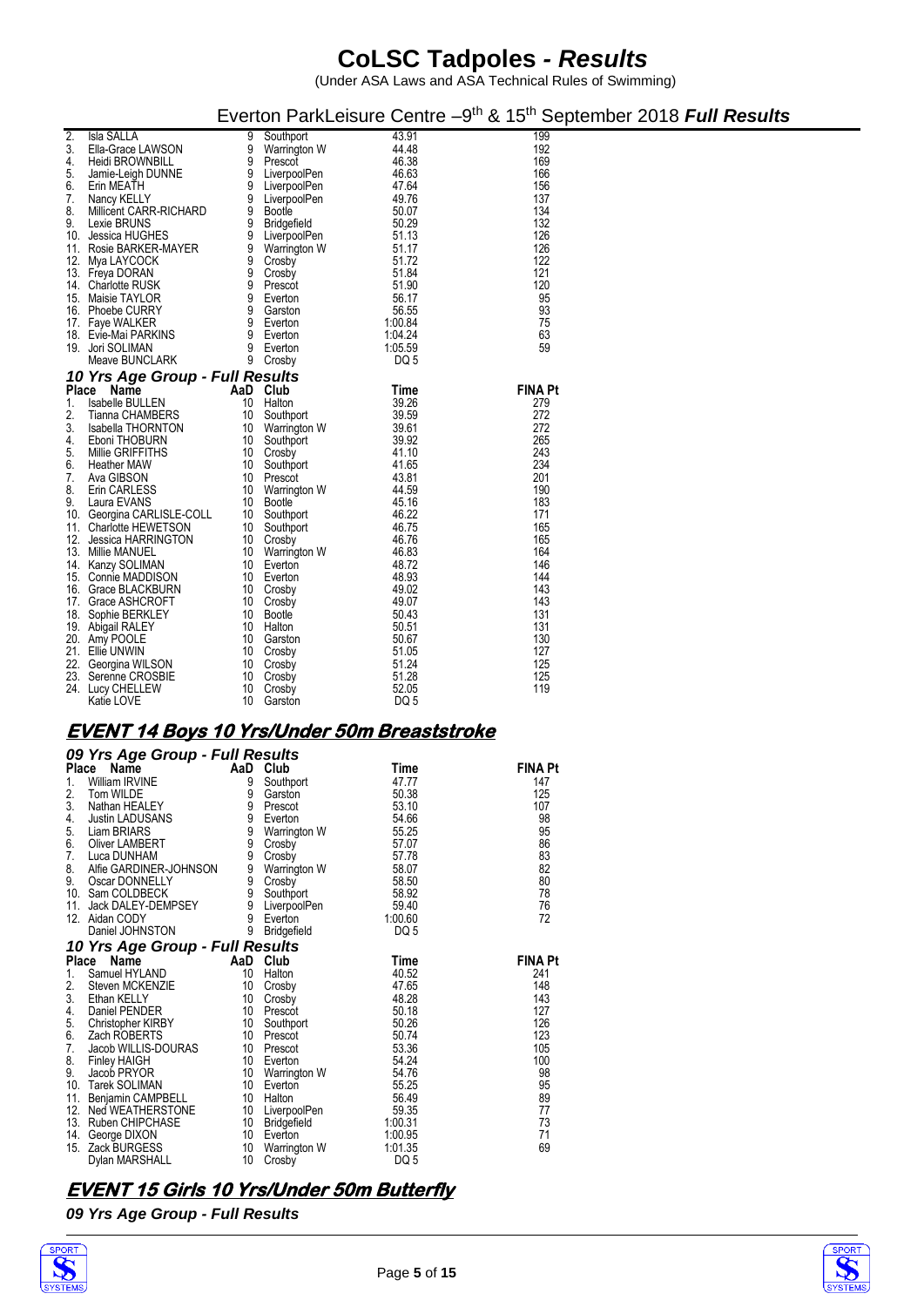(Under ASA Laws and ASA Technical Rules of Swimming)

|              |                                 |     |               |                 |                | Everton ParkLeisure Centre -9 <sup>th</sup> & 15 <sup>th</sup> September 2018 Full Results |
|--------------|---------------------------------|-----|---------------|-----------------|----------------|--------------------------------------------------------------------------------------------|
| <b>Place</b> | Name                            | AaD | <b>Club</b>   | Time            | <b>FINA Pt</b> |                                                                                            |
| 1.           | Pippa VEGH                      | 9   | Southport     | 44.18           | 168            |                                                                                            |
| 2.           | Kate ROBERTS                    | 9   | Southport     | 47.34           | 136            |                                                                                            |
| 3.           | Sally WEBSTER                   | 9   | Southport     | 48.52           | 126            |                                                                                            |
| 4.           | Amelia GERRARD                  | 9   | Warrington W  | 49.40           | 120            |                                                                                            |
| 5.           | Millicent CARR-RICHARD          | 9   | Bootle        | 51.86           | 103            |                                                                                            |
| 6.           | Meave BUNCLARK                  | 9   | Crosby        | 54.61           | 88             |                                                                                            |
| 7.           | Freya DORAN                     | 9   | Crosby        | 55.18           | 86             |                                                                                            |
| 8.           | Erin MEATH                      | 9   | LiverpoolPen  | 55.65           | 84             |                                                                                            |
| 9.           | <b>Phoebe CURRY</b>             | 9   | Garston       | 58.53           | 72             |                                                                                            |
|              | 10. Charlotte RUSK              | 9   | Prescot       | 59.33           | 69             |                                                                                            |
|              | 10 Yrs Age Group - Full Results |     |               |                 |                |                                                                                            |
| Place        | Name                            |     | AaD Club      | Time            | <b>FINA Pt</b> |                                                                                            |
| 1.           | <b>Harriet RAWLINGS</b>         | 10  | Southport     | 35.69           | 318            |                                                                                            |
| 2.           | <b>Heather MAW</b>              | 10  | Southport     | 37.94           | 265            |                                                                                            |
| 3.           | Rokia FARAG                     | 10  | Warrington W  | 39.10           | 242            |                                                                                            |
| 4.           | Jessica CUFF                    | 10  | Southport     | 39.72           | 231            |                                                                                            |
| 5.           | Payton CHESTERS                 | 10  | Warrington W  | 41.22           | 206            |                                                                                            |
| 6.           | Alice JONES                     | 10  | Southport     | 42.01           | 195            |                                                                                            |
| 7.           | Isabelle BULLEN                 | 10  | Halton        | 42.61           | 187            |                                                                                            |
| 8.           | Millie GRIFFITHS                | 10  | Crosby        | 43.92           | 171            |                                                                                            |
| 9.           | Ava GIBSON                      | 10  | Prescot       | 45.25           | 156            |                                                                                            |
| 10.          | Laura EVANS                     | 10  | <b>Bootle</b> | 46.05           | 148            |                                                                                            |
| 11.          | <b>Isabella THORNTON</b>        | 10  | Warrington W  | 46.39           | 145            |                                                                                            |
| 12.          | Eva HOLT                        | 10  | Crosby        | 47.41           | 135            |                                                                                            |
|              | 13. Sophie BERKLEY              | 10  | <b>Bootle</b> | 47.56           | 134            |                                                                                            |
|              | 14. Jessica HARRINGTON          | 10  | Crosby        | 47.93           | 131            |                                                                                            |
|              | 15. Grace ASHCROFT              | 10  | Crosby        | 51.14           | 108            |                                                                                            |
|              | 16. Millie MANUEL               | 10  | Warrington W  | 53.28           | 95             |                                                                                            |
|              | 17. Connie MADDISON             | 10  | Everton       | 54.69           | 88             |                                                                                            |
|              | 18. Serenne CROSBIE             | 10  | Crosby        | 54.74           | 88             |                                                                                            |
|              | 19. Lucy CHELLEW                | 10  | Crosby        | 58.22           | 73             |                                                                                            |
|              | 20. Grace BLACKBURN             | 10  | Crosby        | 58.73           | 71             |                                                                                            |
|              | Katie LOVE                      | 10  | Garston       | DQ 6            |                |                                                                                            |
|              | Kanzy SOLIMAN                   | 10  | Everton       | DQ <sub>6</sub> |                |                                                                                            |
|              | Erin JESS                       | 10  | Garston       | DQ <sub>6</sub> |                |                                                                                            |
|              | Erin CARLESS                    | 10  | Warrington W  | DQ 6            |                |                                                                                            |

#### **EVENT 16 Boys 10 Yrs/Under 50m Butterfly**

#### *09 Yrs Age Group - Full Results*

| <b>Place</b>   | Name                                  | AaD | Club         | Time                       | <b>FINA Pt</b> |
|----------------|---------------------------------------|-----|--------------|----------------------------|----------------|
| 1.             | Oliver DURNEY-KNIGHT                  | 9   | Birkenhead   | 41.94                      | 140            |
| 2.             | Tom WILDE                             | 9   | Garston      | 43.88                      | 122            |
| 3.             | Justin LADUSANS                       | 9   | Everton      | 48.36                      | 91             |
| 4.             | Sam COLDBECK                          | 9   | Southport    | 50.82                      | 78             |
|                | Jack DALEY-DEMPSEY                    | 9   | LiverpoolPen | 55.00                      |                |
|                | 5. Jack DALEY-DEN<br>6. Nathan HEALEY | 9   | Prescot      | 1:03.54                    |                |
| 7.             | Oscar DONNELLY                        | 9   | Crosby       | 1:06.95                    | 62<br>40<br>34 |
|                | Liam BRIARS                           | 9   | Warrington W | DQ 6                       |                |
|                | Aidan KEARNEY                         | 9   | Crosby       | DQ 6                       |                |
|                | 10 Yrs Age Group - Full Results       |     |              |                            |                |
|                |                                       |     |              |                            |                |
|                | Place Name                            |     | AaD Club     | <b>Time</b>                | <b>FINA Pt</b> |
| 1.             | Samuel HYLAND                         | 10  | Halton       | 37.21                      | 201            |
| 2.             | Zein MUKHTAR                          | 10  | Crosby       | 41.56                      | 144            |
|                | Ethan KELLY                           | 10  | Crosby       | 43.24                      | 128            |
| 3.             | Berdan ORDEK                          | 10  | Bridgefield  | 45.83                      | 107            |
| 4.             | Finley HAIGH                          | 10  | Everton      | 49.47                      | 85             |
|                | Tarek SOLIMAN                         | 10  | Everton      | 53.13                      |                |
| 5.<br>6.<br>7. | Jacob WILLIS-DOURAS                   | 10  | Prescot      | 53.70                      | 69             |
|                | Zack BURGESS                          | 10  | Warrington W | 54.75                      | 66<br>63       |
| 8.<br>9.       | Benjamin CAMPBELL                     | 10  | Halton       | 1.01.28<br>DQ <sub>6</sub> | 45             |

### **EVENT 17 Girls 11/12 Yrs 50m Backstroke**

|       | 11 Yrs Age Group - Full Results |                   |                    |       |                |  |  |  |  |  |
|-------|---------------------------------|-------------------|--------------------|-------|----------------|--|--|--|--|--|
|       | Place Name                      |                   | AaD Club           | Time  | <b>FINA Pt</b> |  |  |  |  |  |
|       | Grace RHEAD                     | 11                | Prescot            | 38.47 | 297            |  |  |  |  |  |
| 2.    | Lauren THISTLETON               | 11                | Southport          | 39.14 | 282            |  |  |  |  |  |
| 3.    | Hannah GRUNDY                   | 11                | Southport          | 40.81 | 248            |  |  |  |  |  |
| 4.    | Gabriella HOUGHTON              | 11                | Runcorn Reps       | 42.50 | 220            |  |  |  |  |  |
| 5.    | Francesca HOUGHTON              | 11                | Runcorn Reps       | 42.89 | 214            |  |  |  |  |  |
| 6.    | Charlotte WYLDE                 | 11                | Birkenhead         | 42.98 | 213            |  |  |  |  |  |
| 7.    | Jocelyn WILLIAMS                | 11                | <b>Bridgefield</b> | 42.99 | 212            |  |  |  |  |  |
| 8.    | Emily FOOT                      | 11                | Warrington W       | 43.06 | 211            |  |  |  |  |  |
| 9.    | Jennifer LEE                    | 11                | Warrington W       | 43.14 | 210            |  |  |  |  |  |
| 10.   | Niamh DOUGHTY                   | 11                | <b>Birkenhead</b>  | 43.35 | 207            |  |  |  |  |  |
| 11.   | <b>Emily ROONEY</b>             | 11                | Everton            | 47.32 | 159            |  |  |  |  |  |
| 12.   | Niamh MCCRYSTAL                 | 11                | Crosby             | 47.52 | 157            |  |  |  |  |  |
|       | 13. Leonie CURWEN               | 11                | Southport          | 48.45 | 148            |  |  |  |  |  |
|       | 14. Macy BARKER                 | 11                | Warrington W       | 50.23 | 133            |  |  |  |  |  |
|       | 12 Yrs Age Group - Full Results |                   |                    |       |                |  |  |  |  |  |
| Place | Name                            | AaD               | Club               | Time  | <b>FINA Pt</b> |  |  |  |  |  |
|       | Amelie CORNELL                  | 12                | Everton            | 35.50 | 378            |  |  |  |  |  |
| 2.    | Grace ROONEY                    | $12 \overline{ }$ | Everton            | 36.40 | 350            |  |  |  |  |  |



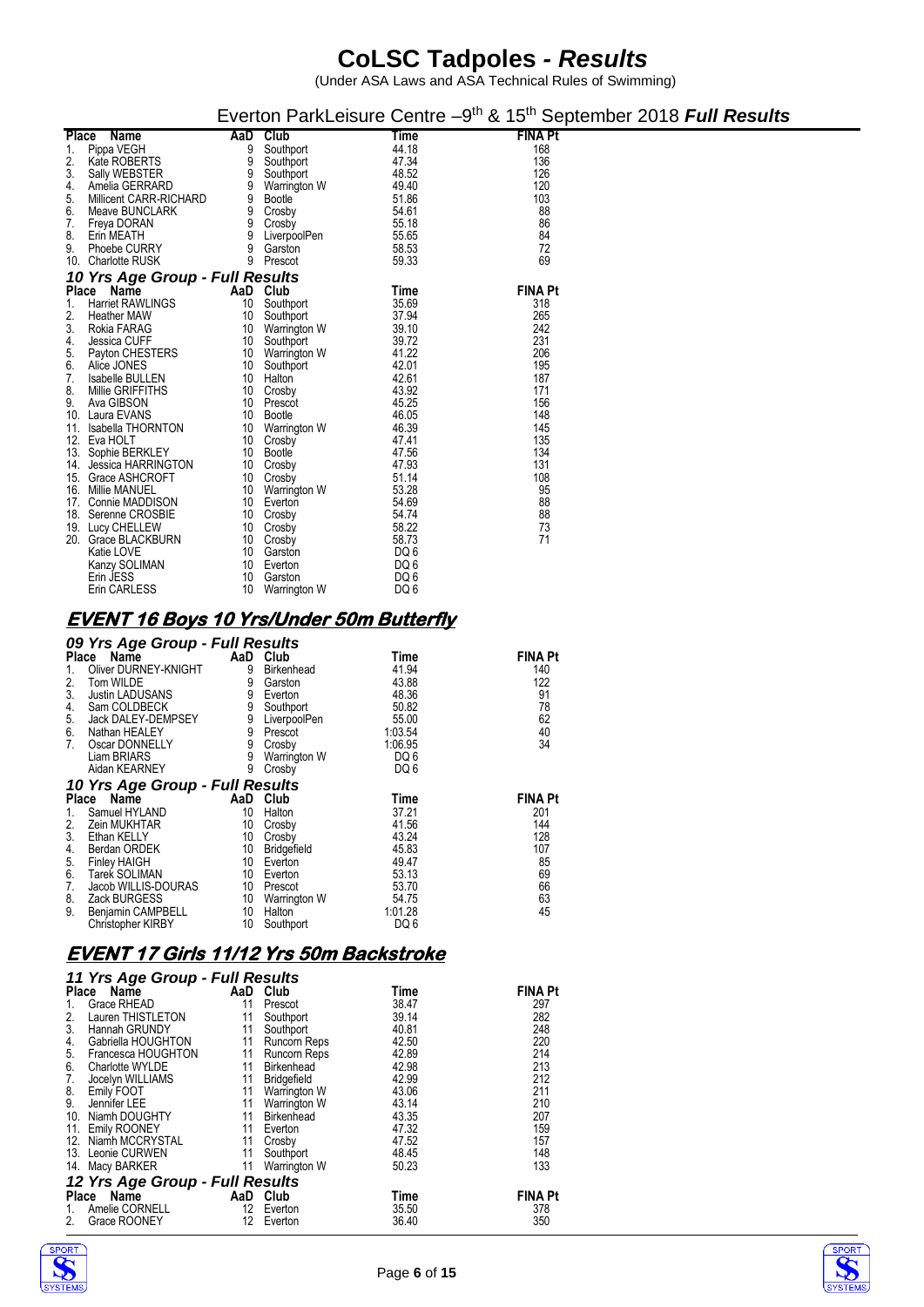(Under ASA Laws and ASA Technical Rules of Swimming)

#### Everton ParkLeisure Centre -9<sup>th</sup> & 15<sup>th</sup> September 2018 Full Results

| 3.  | Isobel DOWD                | 12 | Everton            | 36.49 | 348 |
|-----|----------------------------|----|--------------------|-------|-----|
| 4.  | Anna HEALEY                | 12 | Prescot            | 36.67 | 343 |
| 5.  | Zara BORLAND               | 12 | Southport          | 36.76 | 340 |
| 6.  | Lucy MCKENZIE              | 12 | Crosby             | 37.32 | 325 |
| 7.  | Francesca OLCHOWSKI        | 12 | Everton            | 37.58 | 318 |
| 8.  | Niamh PORTER               | 12 | Bridgefield        | 37.66 | 316 |
| 9.  | Hannah RUSK                | 12 | Prescot            | 37.73 | 314 |
|     | 10. Eleni XYNARIANOS       | 12 | Bridgefield        | 37.87 | 311 |
|     | 11. Eliza RADCLYFFE        | 12 | LiverpoolPen       | 39.04 | 284 |
| 12. | Gracie URUMOV              | 12 | Garston            | 39.76 | 269 |
|     | 13. Lucia RODRIGUEZ-O'BRIE | 12 | <b>Bridgefield</b> | 40.63 | 252 |
|     | 14. Hanna JOHNSTON         | 12 | Bridgefield        | 42.38 | 222 |
|     | 15. Keira JONES            | 12 | LiverpoolPen       | 45.70 | 177 |

#### **EVENT 18 Mens 12 Yrs/Under 200m Medley Team**

| <b>Full Results</b><br>Place<br>Name | Club<br>A.G | Time    | <b>FINA Pt</b> | 50    | 100     | 150     |
|--------------------------------------|-------------|---------|----------------|-------|---------|---------|
| Southport SC<br>$\overline{1}$       | Southport   | 2:32.82 | 207            | 38.25 | 1:23.24 | 2:00.85 |
| Southport SC B<br>2.                 | Southport   | 2:39.90 | 181            | 40.97 | 1:25.27 | 2:01.90 |
| Crosby SC B<br>3.                    | Crosbv      | 2.46.86 | 159            |       | 1:31.12 | 2:09.65 |

#### **EVENT 19 Womens 12 /Under 200m Medley Team**

|                             | <b>Full Results</b>    |  |                    |  |         |  |                |  |       |         |         |
|-----------------------------|------------------------|--|--------------------|--|---------|--|----------------|--|-------|---------|---------|
| <b>Place</b><br>Name<br>A.G |                        |  | Club               |  | Time    |  | <b>FINA Pt</b> |  | 50    | 100     | 150     |
|                             | Everton Swimming Assoc |  | Everton            |  | 2:25.87 |  | 354            |  | 37.81 | 1:18.41 | 1:53.68 |
| 2.                          | Prescot Swimming Club  |  | Prescot            |  | 2.26.20 |  | 352            |  | 38.09 | 1:16.88 | 1:52.91 |
| 3.                          | Southport SC           |  | Southport          |  | 2:35.64 |  | 292            |  | 37.56 | 1.21.79 | 2:03.64 |
| 4.                          | Bridgefield SC         |  | <b>Bridgefield</b> |  | 2:38.91 |  | 274            |  | 41.47 | 1.26.72 | 2:06.05 |
| 5.                          | Crosby SC              |  | Crosbv             |  | 2:39.34 |  | 272            |  | 38.06 | 1.22.94 | 1:57.20 |
| 6.                          | Southport SC B         |  | Southport          |  | 2:58.33 |  | 194            |  | 44.27 | 1:32.03 | 2:15.74 |

#### **EVENT 20 Mens 10 Yrs/Under 100m Free.Team**

| <b>Place</b> | <b>Full Results</b><br>Name | A.G Club  | Time    | <b>FINA Pt</b> |
|--------------|-----------------------------|-----------|---------|----------------|
|              | 1. Crosby SC B              | Crosbv    | 1:09.13 |                |
|              | 2. Southport SC             | Southport | 1.09.78 |                |
|              | 3. Prescot Swimming Club    | Prescot   | 1:15.35 |                |
|              | 4. Everton Swimming Assoc   | Everton   | 1:16.63 |                |

# **EVENT 21 Boys 12 Yrs/Under 200m Freestyle**

| 09 Yrs Age Group - Full Results         |          |                        |                    |                |                |                    |                    |
|-----------------------------------------|----------|------------------------|--------------------|----------------|----------------|--------------------|--------------------|
| Place<br><b>Name</b>                    | AaD      | Club                   | Time               | <b>FINA Pt</b> | 50             | 100                | 150                |
| William IRVINE<br>1.                    | 9        | Southport              | 2:55.94            | 180            | 41.98          | 1:27.97            | 2:13.37            |
| 2.<br>Oliver DURNEY-KNIGHT              | 9        | <b>Birkenhead</b>      | 2:56.99            | 176            | 38.06          | 1:23.40            | 2:11.21            |
| 3.<br>Tom WILDE                         | 9        | Garston                | 3:09.13            | 145            | 42.29          | 1:31.07            | 2:20.55            |
| Sam COLDBECK<br>4.<br>5.                | 9        | Southport              | 3:21.11            | 120<br>84      | 43.08          | 1:34.26            | 2:28.91            |
| Aidan CODY<br>Liam BRIARS               | 9<br>9   | Everton                | 3:46.85<br>DQ 7    |                | 46.30          | 1:45.28            | 2:41.95            |
|                                         |          | Warrington W           |                    |                |                |                    |                    |
| 10 Yrs Age Group - Full Results         |          |                        |                    |                |                |                    |                    |
| Place<br>Name                           | AaD      | Club                   | Time               | <b>FINA Pt</b> | 50             | 100                | 150                |
| Samuel HYLAND<br>1.                     | 10       | Halton                 | 2:43.28            | 225            | 38.18          | 1:20.54            | 2:03.94            |
| 2.<br><b>Dylan FOSTER</b><br>3.         | 10       | Southport              | 2:50.68<br>2:51.91 | 197<br>193     | 37.85<br>39.87 | 1.21.99<br>1:26.11 | 2:07.42<br>2:10.73 |
| George DAINTITH<br>4.<br>Jackson DILLON | 10<br>10 | Warrington W           | 2:52.01            | 192            | 39.98          | 1:24.92            | 2:10.13            |
| 5.<br>Steven MCKENZIE                   | 10       | Warrington W<br>Crosby | 3:00.62            | 166            | 40.56          | 1:26.65            | 2:14.18            |
| 6.<br>Zein MUKHTAR                      | 10       | Crosby                 | 3:04.87            | 155            | 41.26          | 1:30.32            | 2:20.35            |
| 7.<br>Zach ROBERTS                      | 10       | Prescot                | 3.06.20            | 151            | 42.41          | 1:31.26            | 2:20.17            |
| 8.<br>Benjamin LAKIN                    | 10       | Warrington W           | 3:08.12            | 147            | 41.68          | 1:29.91            | 2:20.02            |
| 9.<br>Berdan ORDEK                      | 10       | <b>Bridgefield</b>     | 3:10.09            | 142            | 41.58          | 1:32.63            | 2:23.43            |
| 10.<br>Ethan DAVEY                      | 10       | Southport              | 3:12.08            | 138            | 41.02          | 1:31.00            | 2:22.28            |
| Thomas FOSTER<br>11.                    | 10       | Southport              | 3:13.40            | 135            | 42.84          | 1:33.55            | 2:24.42            |
| 12.<br>Daniel PENDER                    | 10       | Prescot                | 3:17.82            | 126            | 45.10          | 1:36.38            | 2:29.23            |
| <b>Isaac CHOW</b><br>13.                | 10       | Everton                | 3:23.17            | 117            | 42.05          | 1:34.19            | 2:29.50            |
| Jacob WILLIS-DOURAS<br>14.              | 10       | Prescot                | 3:28.22            | 108            |                |                    |                    |
| Ruben CHIPCHASE<br>15.                  | 10       | <b>Bridgefield</b>     | 4:03.23            | 68             | 50.73          | 1.53.86            | 2:53.44            |
| 11 Yrs Age Group - Full Results         |          |                        |                    |                |                |                    |                    |
| Place<br>Name                           | AaD      | Club                   | Time               | <b>FINA Pt</b> | 50             | 100                | 150                |
| 1.<br>Nikolai PITERA                    | 11       | Southport              | 2:26.34            | 313            | 34.51          | 1:12.62            | 1:50.27            |
| 2.<br>Nicholas BRACEGIRDLE              | 11       | Southport              | 2:27.40            | 306            | 34.18          | 1:12.80            | 1:51.02            |
| 3.<br>George SUTTON                     | 11       | Southport              | 2:36.39            | 256            | 34.95          | 1:16.43            | 1:58.12            |
| 4.<br>Joel THOMPSON<br>5.               | 11<br>11 | Southport              | 2:37.53<br>2:41.38 | 251<br>233     | 35.94<br>36.78 | 1:18.33<br>1:18.49 | 2:00.10<br>2:00.88 |
| Sean FLANAGAN<br>6.<br>Samuel MORGAN    | 11       | Crosby<br>Southport    | 2:42.10            | 230            | 38.43          | 1.20.95            | 2:02.35            |
| 7.<br>Luke CURNYN                       | 11       | LiverpoolPen           | 2:43.58            | 224            | 36.01          | 1:17.24            | 2:01.13            |
| 8.<br>Alex BLACKBURN                    | 11       | Everton                | 2:49.75            | 200            | 38.23          | 1:22.74            | 2:08.43            |
| 9.<br>Jacob LANG                        | 11       | Warrington W           | 3:00.27            | 167            | 39.54          | 1:26.40            | 2:13.28            |
| 10.<br>Max HARVEY                       | 11       | LiverpoolPen           | 3:00.89            | 165            | 41.98          | 1:29.01            | 2:16.75            |
| 11.<br>Darcy WALSH                      | 11       | Prescot                | 3:03.71            | 158            | 40.82          |                    |                    |
| 12. Sonny WALSH                         | 11       | Prescot                | 3:09.37            | 144            | 41.98          | 1:30.79            | 2:21.40            |
| 13.<br>Niall LYNCH                      | 11       | Southport              | 3:13.59            | 135            | 42.92          | 1:32.91            | 2:25.24            |
| 12 Yrs Age Group - Full Results         |          |                        |                    |                |                |                    |                    |
| <b>Place</b><br>Name                    | AaD      | Club                   | Time               | <b>FINA Pt</b> | 50             | 100                | 150                |



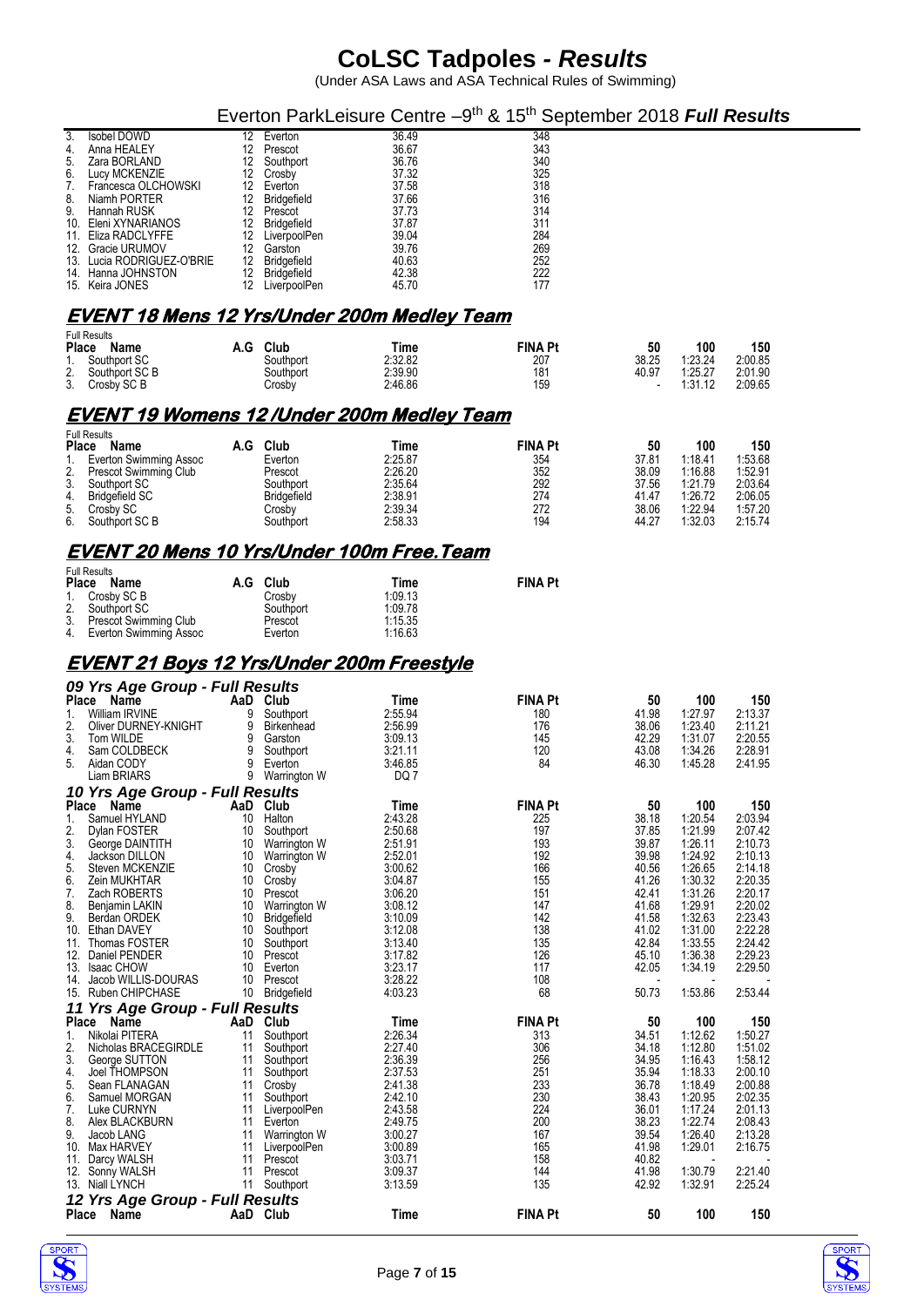(Under ASA Laws and ASA Technical Rules of Swimming)

|                                                                                                                                                                                                                                                                                                                                                                 |                                                                      |                                                                                                                                                                                                                                 |                                                                                                                                     | Everton ParkLeisure Centre -9 <sup>th</sup> & 15 <sup>th</sup> September 2018 <b>Full Results</b>     |                                                                               |                                                                                                 |                                                                                                 |
|-----------------------------------------------------------------------------------------------------------------------------------------------------------------------------------------------------------------------------------------------------------------------------------------------------------------------------------------------------------------|----------------------------------------------------------------------|---------------------------------------------------------------------------------------------------------------------------------------------------------------------------------------------------------------------------------|-------------------------------------------------------------------------------------------------------------------------------------|-------------------------------------------------------------------------------------------------------|-------------------------------------------------------------------------------|-------------------------------------------------------------------------------------------------|-------------------------------------------------------------------------------------------------|
| Owen SALLA<br>1.<br>Christopher BELLARD<br>3.<br>Joseph JONES<br>Logan MULHALL-REID<br>4.<br>Daniel HILTON<br>5.<br>Alfie PRITCHARD<br>6.<br>7.<br>Samuel MCCROSSAN<br>8.<br>Noah KIRK<br>9.<br>Ryan EDISON                                                                                                                                                     |                                                                      | 12 Southport<br>12 Prescot<br>12 Southport<br>12 Warrington W<br>12 Warrington W<br>12 Crosby<br>12 LiverpoolPen<br>12 Warrington W<br>12 Prescot                                                                               | 2:28.60<br>2:29.87<br>2:34.67<br>2:35.10<br>2:42.69<br>2:49.77<br>2:51.74<br>3:04.30<br>3:08.76                                     | 299<br>291<br>265<br>262<br>227<br>200<br>193<br>156<br>145                                           | 33.80<br>34.97<br>36.30<br>34.66<br>36.16<br>40.70<br>41.08<br>41.23<br>42.40 | 1:12.74<br>1:13.63<br>1:16.00<br>1:13.82<br>1:17.59<br>1.26.62<br>1:26.19<br>1:29.66<br>1.31.04 | 1:51.32<br>1:53.07<br>1:55.70<br>1:54.24<br>2:00.34<br>2:09.90<br>2:11.85<br>2:17.10<br>2:23.65 |
| <u>EVENT 22 Girls 11/12 Yrs 50m Butterfly</u>                                                                                                                                                                                                                                                                                                                   |                                                                      |                                                                                                                                                                                                                                 |                                                                                                                                     |                                                                                                       |                                                                               |                                                                                                 |                                                                                                 |
| 11 Yrs Age Group - Full Results<br>Place Name<br>Grace RHEAD<br>1.<br>2.<br>Hollie JENKINS<br>3.<br>Emma GAVIN<br>Hannah GRUNDY<br>4.<br>Maisie STEVENS<br>5.<br>Francesca HOUGHTON<br>6.<br>7.<br>Gabriella HOUGHTON<br>8.<br>Lottie BADGER<br>9.<br>Bridie LOVE<br>10. Molly LARGE                                                                            | AaD Club<br>11<br>11<br>11<br>11<br>11                               | Prescot<br>Prescot<br>11 Southport<br>Southport<br>11 Crosby<br>11 Runcorn Reps<br>Runcorn Reps<br>11 LiverpoolPen<br>11 Garston<br>Southport                                                                                   | Time<br>36.60<br>38.90<br>39.61<br>41.34<br>41.82<br>42.18<br>42.60<br>42.74<br>43.08<br>44.02                                      | FINA Pt<br>295<br>246<br>233<br>205<br>198<br>193<br>187<br>185<br>181<br>169                         |                                                                               |                                                                                                 |                                                                                                 |
| 11. Emily STEWART<br>12. Emily ROONEY<br>13. Sophie DAVIES<br>14. Niamh BORLAND                                                                                                                                                                                                                                                                                 | 11                                                                   | Runcorn Reps<br>11 Everton<br>11 Southport<br>11 Crosby                                                                                                                                                                         | 47.23<br>49.03<br>51.40<br>55.24                                                                                                    | 137<br>122<br>106<br>85                                                                               |                                                                               |                                                                                                 |                                                                                                 |
| 12 Yrs Age Group - Full Results<br>Place Name                                                                                                                                                                                                                                                                                                                   | AaD Club                                                             |                                                                                                                                                                                                                                 | Time                                                                                                                                | <b>FINA Pt</b>                                                                                        |                                                                               |                                                                                                 |                                                                                                 |
| 1.<br>Isobel DOWD<br>Samantha HARRINGTON<br>2.<br>3.<br>Grace ROONEY<br>Eve SCHOFIELD<br>4.<br>Zara BORLAND<br>5.<br>Francesca OLCHOWSKI<br>6.<br>7.<br>Anna O'BRIEN<br>8.<br>Lucy MCKENZIE<br>9.<br>Elizabeth COONEY<br>10. Niamh PORTER<br>11. Hannah RUSK<br>12. Ella RALEY-WILLIAMS<br>13.   Eleni XYNARIANOS<br>14. Gracie URUMOV<br>15. Charlotte MCGORRY |                                                                      | 12 Everton<br>12 Crosby<br>12 Everton<br>12 Garston<br>12 Southport<br>12 Everton<br>12 LiverpoolPen<br>12 Crosby<br>12 Bridgefield<br>12 Bridgefield<br>12 Prescot<br>12 Prescot<br>12 Bridgefield<br>12 Garston<br>12 Garston | 34.23<br>34.29<br>34.42<br>34.85<br>35.72<br>36.64<br>37.17<br>37.60<br>38.41<br>38.63<br>38.94<br>39.61<br>40.20<br>43.76<br>48.69 | 361<br>359<br>355<br>342<br>317<br>294<br>282<br>272<br>255<br>251<br>245<br>233<br>223<br>172<br>125 |                                                                               |                                                                                                 |                                                                                                 |
| <u>EVENT 23 Boys 11/12 Yrs 50m Backstroke</u>                                                                                                                                                                                                                                                                                                                   |                                                                      |                                                                                                                                                                                                                                 |                                                                                                                                     |                                                                                                       |                                                                               |                                                                                                 |                                                                                                 |
| 11 Yrs Age Group - Full Results<br>Place Name<br>Thomas SIMON<br>1.<br>Nicholas BRACEGIRDLE<br>3.<br>Nikolai PITERA<br>Luke CURNYN<br>4.<br>Sean FLANAGAN<br>5.<br>6.<br>George SUTTON<br>Joel THOMPSON<br>7.<br>8.<br>Samuel MORGAN<br>9.<br>James ROGERS<br>10. Joseph MAXWELL<br>11. Darcy WALSH<br>12. Sonny WALSH<br>Joshua PATINO                         | 11<br>11<br>11<br>11<br>11<br>11<br>11<br>11<br>11<br>11<br>11<br>11 | AaD Club<br>Bridgefield<br>11 Southport<br>Southport<br>LiverpoolPen<br>Crosby<br>Southport<br>Southport<br>Southport<br>Crosby<br>Crosby<br>Prescot<br>Prescot<br><b>Bridgefield</b>                                           | Time<br>34.65<br>37.12<br>37.57<br>38.10<br>39.07<br>39.47<br>40.28<br>40.46<br>42.55<br>43.00<br>45.24<br>47.51<br>DQ 8            | <b>FINA Pt</b><br>263<br>214<br>206<br>198<br>183<br>178<br>167<br>165<br>142<br>137<br>118<br>102    |                                                                               |                                                                                                 |                                                                                                 |
| 12 Yrs Age Group - Full Results<br>Place Name                                                                                                                                                                                                                                                                                                                   |                                                                      | AaD Club                                                                                                                                                                                                                        | Time                                                                                                                                | <b>FINA Pt</b>                                                                                        |                                                                               |                                                                                                 |                                                                                                 |
| 1.<br><b>Jack CORDEN</b><br>2.<br>Owen SALLA<br>3.<br>Daniel BROCKEN<br>Alfie PRITCHARD<br>4.<br>5.<br>Noah KIRK<br>6.<br>Daniel HILTON<br>7.<br>Samuel MCCROSSAN<br>$\mathbf{r}$ as and                                                                                                                                                                        | 12<br>12<br>12<br>12<br>12                                           | 12 Everton<br>Southport<br>Bridgefield<br>Crosby<br>Warrington W<br>12 Warrington W<br>LiverpoolPen                                                                                                                             | 34.48<br>37.54<br>40.19<br>41.84<br>41.92<br>42.25<br>43.47                                                                         | 267<br>207<br>168<br>149<br>148<br>145<br>133                                                         |                                                                               |                                                                                                 |                                                                                                 |

#### **EVENT 24 Girls 11/12 Yrs 50m Breaststroke**

|  |  | 11 Yrs Age Group - Full Results |
|--|--|---------------------------------|
|  |  |                                 |

| <b>Place</b> | Name                | AaD | Club         | Time  | <b>FINA Pt</b> |
|--------------|---------------------|-----|--------------|-------|----------------|
|              | Maisie STEVENS      | 11  | Crosby       | 44.14 | 273            |
|              | Emma GAVIN          |     | Southport    | 44.68 | 263            |
|              | Jennifer LEE        | 11  | Warrington W | 46.73 | 230            |
| 4.           | Molly LARGE         |     | Southport    | 46.74 | 230            |
| 5.           | Emily FOOT          | 11  | Warrington W | 46.89 | 227            |
| 6.           | Hollie JENKINS      |     | Prescot      | 47.39 | 220            |
|              | Gabriella HOUGHTON  | 11  | Runcorn Reps | 48.44 | 206            |
| 8.           | Sophie DAVIES       | 11  | Southport    | 48.61 | 204            |
| 9.           | <b>Grace MORLEY</b> |     | Bootle       | 49.75 | 190            |



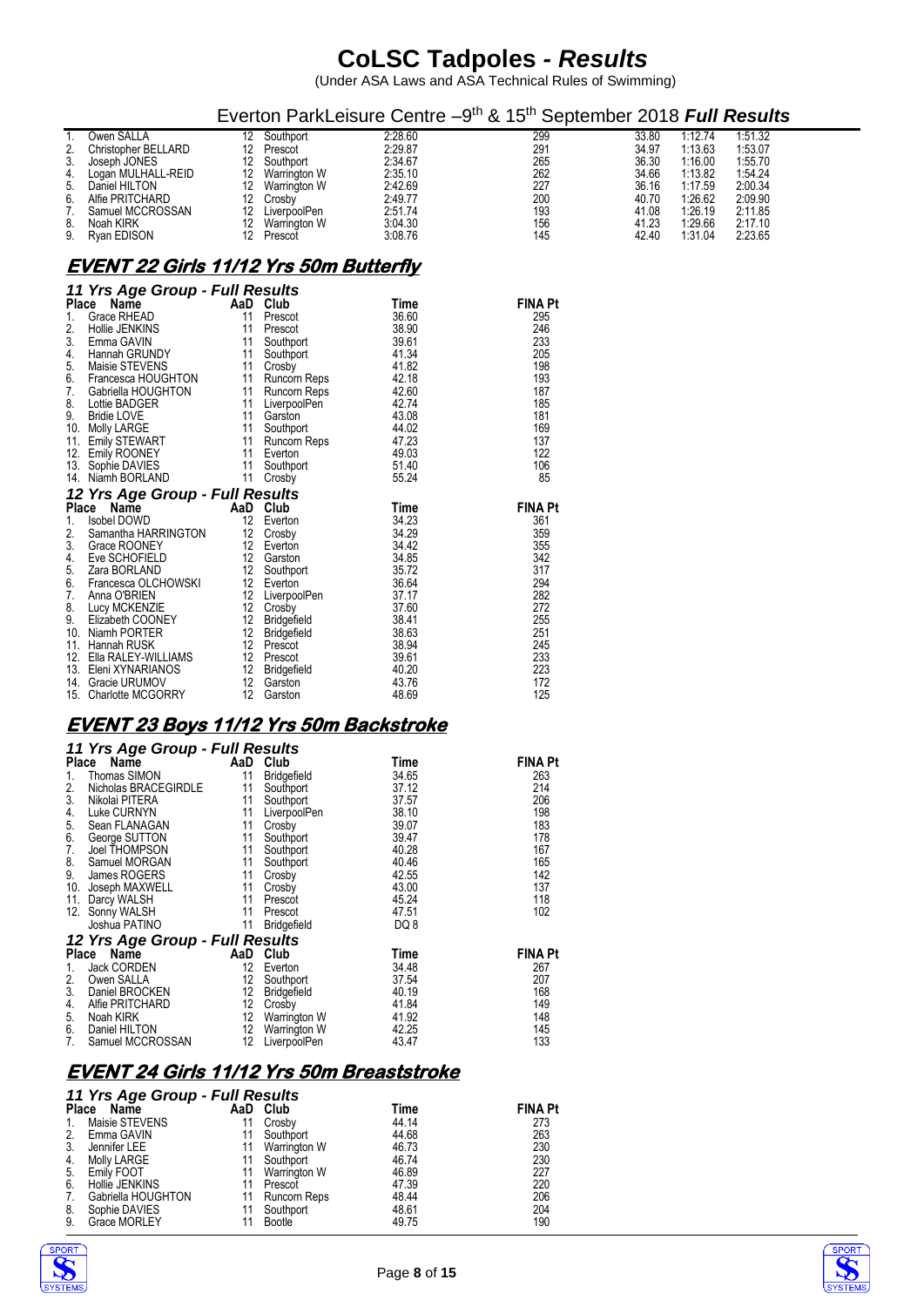|                                                                                                                                                                                                                                                                                                                                                                                                                             |                                              |                                                                                                                                                                                                                                                                                 |                                                                                                                                                              | Everton ParkLeisure Centre -9 <sup>th</sup> & 15 <sup>th</sup> September 2018 <b>Full Results</b>                              |                                                                                     |                                                                                                        |                                                                                                        |
|-----------------------------------------------------------------------------------------------------------------------------------------------------------------------------------------------------------------------------------------------------------------------------------------------------------------------------------------------------------------------------------------------------------------------------|----------------------------------------------|---------------------------------------------------------------------------------------------------------------------------------------------------------------------------------------------------------------------------------------------------------------------------------|--------------------------------------------------------------------------------------------------------------------------------------------------------------|--------------------------------------------------------------------------------------------------------------------------------|-------------------------------------------------------------------------------------|--------------------------------------------------------------------------------------------------------|--------------------------------------------------------------------------------------------------------|
| 10. Elizabeth LEWIS<br>11. Francesca HOUGHTON<br>12. Jocelyn WILLIAMS<br>13. Lottie BADGER<br>14. Emily STEWART<br>15. Emily ROONEY<br>16. Leonie CURWEN<br>17. Niamh BORLAND<br>12 Yrs Age Group - Full Results                                                                                                                                                                                                            | 11<br>11<br>11<br>11<br>11                   | 11 Warrington W<br>Runcorn Reps<br><b>Bridgefield</b><br>11 LiverpoolPen<br>Runcorn Reps<br>Everton<br>Southport<br>11 Crosby                                                                                                                                                   | 50.81<br>51.10<br>51.33<br>51.87<br>52.14<br>53.99<br>54.27<br>56.04                                                                                         | 179<br>176<br>173<br>168<br>165<br>149<br>146<br>133                                                                           |                                                                                     |                                                                                                        |                                                                                                        |
| Place Name<br>1.<br>Anna HEALEY<br>2.<br>Isobel DOWD<br>3.<br>Amelie CORNELL<br>4.<br>Grace ROONEY<br>5.<br>Elizabeth COONEY<br>6.<br>Eve SCHOFIELD<br>7.<br>Anna O'BRIEN<br>8.<br>Eliza RADCLYFFE<br>9.<br>Samantha HARRINGTON<br>10. Lucy MCKENZIE<br>11. Francesca OLCHOWSKI<br>12. Ella RALEY-WILLIAMS<br>13. Hanna JOHNSTON<br>14. Lucia RODRIGUEZ-O'BRIE<br>15. Charlotte MCGORRY<br>16. Keira JONES<br>Calista BRADY |                                              | AaD Club<br>12 Prescot<br>12 Everton<br>12 Everton<br>12 Everton<br>12 Bridgefield<br>12 Garston<br>12 LiverpoolPen<br>12 LiverpoolPen<br>12 Crosby<br>12 Crosby<br>12 Everton<br>12 Prescot<br>12 Bridgefield<br>12 Bridgefield<br>12 Garston<br>12 LiverpoolPen<br>12 Garston | Time<br>39.06<br>40.22<br>40.76<br>41.83<br>41.84<br>42.00<br>42.07<br>42.31<br>42.60<br>43.43<br>43.81<br>44.87<br>45.76<br>46.96<br>47.26<br>49.23<br>DQ 9 | <b>FINA Pt</b><br>394<br>361<br>346<br>320<br>320<br>317<br>315<br>310<br>303<br>286<br>279<br>260<br>245<br>226<br>222<br>196 |                                                                                     |                                                                                                        |                                                                                                        |
| <u>EVENT 25 Boys 12 Yrs/Under 200m Backstroke</u><br>09 Yrs Age Group - Full Results                                                                                                                                                                                                                                                                                                                                        |                                              |                                                                                                                                                                                                                                                                                 |                                                                                                                                                              |                                                                                                                                |                                                                                     |                                                                                                        |                                                                                                        |
| Place Name<br>Oliver DURNEY-KNIGHT<br>1.<br>2.<br>Liam BRIARS<br>3.<br>Sam COLDBECK<br>4.<br>Aidan CODY                                                                                                                                                                                                                                                                                                                     | 9<br>9<br>9<br>9                             | AaD Club<br><b>Birkenhead</b><br>Warrington W<br>Southport<br>Everton                                                                                                                                                                                                           | Time<br>3:23.28<br>3:26.54<br>3:33.57<br>4:00.61                                                                                                             | <b>FINA Pt</b><br>140<br>133<br>120<br>84                                                                                      | 50<br>48.33<br>48.65<br>50.38<br>56.80                                              | 100<br>1:39.52<br>141.99<br>1.44.77<br>1:58.33                                                         | 150<br>2:35.41<br>2:39.47<br>3:00.75                                                                   |
| 10 Yrs Age Group - Full Results<br>Place Name<br>1.<br>Dylan FOSTER<br>2.<br>Zach ROBERTS<br>3.<br>Jackson DILLON<br>4.<br>Benjamin LAKIN<br>5.<br>Berdan ORDEK<br><b>Isaac CHOW</b><br>6.<br>7.<br>Ruben CHIPCHASE<br>Ethan DAVEY<br>George DAINTITH                                                                                                                                                                       | 10<br>10<br>10<br>10                         | AaD Club<br>10 Southport<br>Prescot<br>10 Warrington W<br>10 Warrington W<br><b>Bridgefield</b><br>10 Everton<br>Bridgefield<br>Southport<br>10 Warrington W                                                                                                                    | Time<br>3.04.69<br>3:17.17<br>3:26.79<br>3:43.13<br>3:48.61<br>3:52.83<br>4:24.11<br>DQ 9<br>DQ 9                                                            | <b>FINA Pt</b><br>187<br>153<br>133<br>106<br>98<br>93<br>63                                                                   | 50<br>43.92<br>48.56<br>50.93<br>53.14<br>53.75<br>59.74                            | 100<br>1.32.00<br>1:40.06<br>1:42.94<br>1:55.80<br>1:54.25<br>2:07.25                                  | 150<br>2:19.90<br>2:32.42<br>2:36.43<br>2:52.25<br>2:55.59<br>3:15.63                                  |
| 11 Yrs Age Group - Full Results<br>Place Name<br>Nikolai PITERA<br>1.<br>2.<br>Thomas SIMON<br>Nicholas BRACEGIRDLE<br>3.<br>4.<br>Samuel MORGAN<br>5.<br>Sean FLANAGAN<br>6.<br>Joel THOMPSON<br>James ROGERS<br>7.<br>8.<br>Darcy WALSH<br>9.<br>Jacob LANG<br>Sonny WALSH                                                                                                                                                | 11<br>11<br>11<br>11<br>11<br>11<br>11<br>11 | AaD Club<br>Southport<br><b>Bridgefield</b><br>Southport<br>Southport<br>11 Crosby<br>Southport<br>Crosby<br>Prescot<br>Warrington W<br>11 Prescot                                                                                                                              | Time<br>2:48.46<br>2:51.87<br>2.52.05<br>2:53.98<br>2:58.70<br>3:02.91<br>3:19.49<br>3:19.54<br>3:29.91<br>DQ 9                                              | FINA Pt<br>246<br>232<br>231<br>223<br>206<br>192<br>148<br>148<br>127                                                         | 50<br>40.60<br>41.50<br>40.25<br>42.57<br>43.42<br>42.83<br>46.59<br>47.79<br>48.84 | 100<br>1.24.42<br>1:26.76<br>1:24.33<br>1:26.92<br>1:29.74<br>1:30.51<br>1:38.16<br>1.39.62<br>1:42.80 | 150<br>2:07.88<br>2:11.57<br>2:10.28<br>2:11.02<br>2:16.82<br>2:17.37<br>2:29.64<br>2:31.28<br>2:37.08 |
| 12 Yrs Age Group - Full Results<br>Place Name<br>1.<br>Jack CORDEN<br>2.<br>Logan MULHALL-REID<br>3.<br>Daniel HILTON<br>4.<br>Daniel BROCKEN<br>5.<br>Noah KIRK<br>6.<br>Samuel MCCROSSAN                                                                                                                                                                                                                                  |                                              | AaD Club<br>12 Everton<br>12 Warrington W<br>12 Warrington W<br>12 Bridgefield<br>12 Warrington W<br>12 LiverpoolPen                                                                                                                                                            | Time<br>2:46.72<br>2.59.27<br>3:04.03<br>3:04.86<br>3:15.60<br>3:18.69                                                                                       | <b>FINA Pt</b><br>254<br>204<br>189<br>186<br>157<br>150                                                                       | 50<br>40.05<br>42.61<br>44.59<br>44.35<br>46.26<br>50.69                            | 100<br>1:24.85<br>1.29.36<br>1:31.40<br>1.32.12<br>1:36.89<br>1:42.19                                  | 150<br>2:07.79<br>2:14.15<br>2:18.14<br>2:19.74<br>2:27.80<br>2:31.59                                  |
| <u>EVENT 26 Girls 12 Yrs/Under 200m Backstroke</u>                                                                                                                                                                                                                                                                                                                                                                          |                                              |                                                                                                                                                                                                                                                                                 |                                                                                                                                                              |                                                                                                                                |                                                                                     |                                                                                                        |                                                                                                        |
| 09 Yrs Age Group - Full Results<br>Place Name<br>1.<br>Kate ROBERTS<br>2.<br>Isla SALLA<br>3.<br>Thea SALLA<br>4.<br>Lexie BRUNS<br>5.<br>Freya DORAN                                                                                                                                                                                                                                                                       | 9<br>9<br>9<br>9<br>9                        | AaD Club<br>Southport<br>Southport<br>Southport<br><b>Bridgefield</b><br>Crosby                                                                                                                                                                                                 | Time<br>3:15.78<br>3:16.76<br>3:26.57<br>3:35.71<br>3:54.13                                                                                                  | <b>FINA Pt</b><br>225<br>222<br>192<br>168<br>132                                                                              | 50<br>47.60<br>45.82<br>48.03<br>52.33<br>55.64                                     | 100<br>1.38.20<br>1:37.45<br>1:40.91<br>1.48.54<br>1.55.92                                             | 150<br>2:28.64<br>2:27.57<br>2:34.10<br>2:42.78<br>2:55.90                                             |
| 10 Yrs Age Group - Full Results<br>Place Name<br>Isabella THORNTON<br>1.<br>2.<br>Eboni THOBURN<br>3.<br>Isabelle BULLEN<br>Millie GRIFFITHS<br>4.<br>5.<br>Ava GIBSON<br>6.<br>Laura EVANS                                                                                                                                                                                                                                 | 10<br>10<br>10                               | AaD Club<br>10 Warrington W<br>Southport<br>Halton<br>10 Crosby<br>Prescot<br>10 Bootle                                                                                                                                                                                         | Time<br>2:55.07<br>2:57.31<br>3:11.12<br>3:12.41<br>3:17.86<br>3:22.50                                                                                       | <b>FINA Pt</b><br>315<br>304<br>242<br>237<br>218<br>204                                                                       | 50<br>42.33<br>40.97<br>44.51<br>44.46<br>45.84<br>48.63                            | 100<br>1:26.85<br>1:26.89<br>1.34.64<br>1:34.23<br>1:36.83<br>1.39.60                                  | 150<br>2:11.50<br>2:13.72<br>2:26.27<br>2:24.21<br>2:27.88<br>2:32.42                                  |



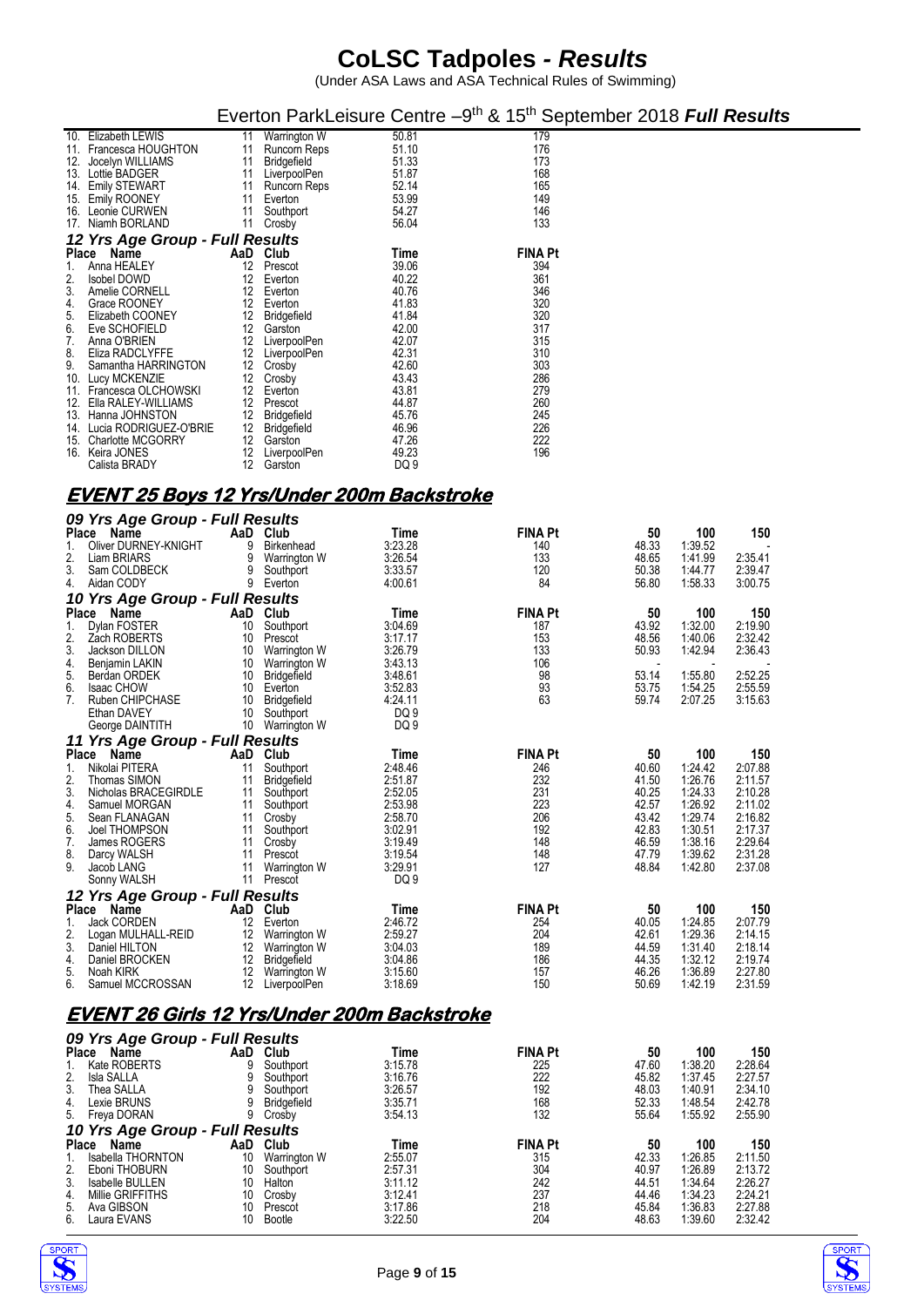(Under ASA Laws and ASA Technical Rules of Swimming)

|                                                                  |                                                                                                                                                                                                                                                                                                                                           |                                                                                               |                                                                                                                                                                                                                                                               |                                                                                                                                                                                                        | Everton ParkLeisure Centre -9 <sup>th</sup> & 15 <sup>th</sup> September 2018 Full Results                                    |                                                                                                                   |                                                                                                                                             |                                                                                                                                             |
|------------------------------------------------------------------|-------------------------------------------------------------------------------------------------------------------------------------------------------------------------------------------------------------------------------------------------------------------------------------------------------------------------------------------|-----------------------------------------------------------------------------------------------|---------------------------------------------------------------------------------------------------------------------------------------------------------------------------------------------------------------------------------------------------------------|--------------------------------------------------------------------------------------------------------------------------------------------------------------------------------------------------------|-------------------------------------------------------------------------------------------------------------------------------|-------------------------------------------------------------------------------------------------------------------|---------------------------------------------------------------------------------------------------------------------------------------------|---------------------------------------------------------------------------------------------------------------------------------------------|
| 7.<br>8.                                                         | Jessica HARRINGTON<br>Georgina CARLISLE-COLL<br>Hannah CARVELL<br>Kerry HENNIE<br><b>Charlotte WALLWORK</b>                                                                                                                                                                                                                               | 10                                                                                            | 10 Crosby<br>Southport<br>10 Bridgefield<br>10 Warrington W<br>10 Southport                                                                                                                                                                                   | 3:25.67<br>3:34.76<br>DQ 10<br>DQ 10<br>DQ 10                                                                                                                                                          | 194<br>171                                                                                                                    | 50.02<br>47.59                                                                                                    | 1.43.05<br>1:42.29                                                                                                                          | 2:35.60                                                                                                                                     |
|                                                                  | 11 Yrs Age Group - Full Results                                                                                                                                                                                                                                                                                                           |                                                                                               |                                                                                                                                                                                                                                                               |                                                                                                                                                                                                        |                                                                                                                               |                                                                                                                   |                                                                                                                                             |                                                                                                                                             |
| 1.<br>2.<br>3.<br>4.<br>5.<br>6.<br>7.<br>8.                     | Place Name<br><b>Grace RHEAD</b><br>Hannah GRUNDY<br>Jennifer LEE<br>Molly LARGE<br>Emily FOOT<br>Elizabeth LEWIS<br>Jocelyn WILLIAMS<br>Leonie CURWEN<br>Grace MORLEY<br><b>Bridie LOVE</b>                                                                                                                                              | AaD Club<br>11<br>11<br>11<br>11<br>11<br>11<br>11<br>11<br>11                                | Prescot<br>Southport<br>Warrington W<br>Southport<br>Warrington W<br>Warrington W<br><b>Bridgefield</b><br>Southport<br>Bootle<br>11 Garston                                                                                                                  | Time<br>2:55.29<br>2:59.78<br>3:13.13<br>3:13.84<br>3:18.97<br>3:21.10<br>3:23.49<br>3:34.68<br>DQ 10<br>DQ 10                                                                                         | <b>FINA Pt</b><br>314<br>291<br>235<br>232<br>215<br>208<br>201<br>171                                                        | 50<br>41.01<br>42.46<br>45.77<br>46.08<br>47.03<br>46.70<br>49.06<br>51.66                                        | 100<br>1:25.75<br>1:29.17<br>1:35.11<br>1.35.52<br>1.38.61<br>1:37.88<br>1.42.33                                                            | 150<br>2:10.90<br>2:16.12<br>2:25.42<br>2:25.44<br>2:30.96<br>2:30.91<br>2:37.06<br>2:42.60                                                 |
|                                                                  | 12 Yrs Age Group - Full Results<br>Place Name                                                                                                                                                                                                                                                                                             | AaD Club                                                                                      |                                                                                                                                                                                                                                                               | Time                                                                                                                                                                                                   | <b>FINA Pt</b>                                                                                                                | 50                                                                                                                | 100                                                                                                                                         | 150                                                                                                                                         |
| 1.<br>2.<br>3.<br>4.<br>5.<br>6.<br>7.<br>8.<br>9.<br>10.        | Zara BORLAND<br>Hannah RUSK<br>Eliza RADCLYFFE<br>Grace ROONEY<br>Amelie CORNELL<br>Niamh PORTER<br><b>Isobel DOWD</b><br>Lucy MCKENZIE<br>Samantha HARRINGTON<br>Eleni XYNARIANOS<br>11. Lucia RODRIGUEZ-O'BRIE<br>12. Gracie URUMOV<br>13. Hanna JOHNSTON                                                                               | 12<br>12<br>12                                                                                | Southport<br>12 Prescot<br>12 LiverpoolPen<br>12 Everton<br>12 Everton<br>12 Bridgefield<br>12 Everton<br>12 Crosby<br>Crosby<br>12 Bridgefield<br>12 Bridgefield<br>Garston<br>12 Bridgefield                                                                | 2:43.81<br>2:44.72<br>2:45.89<br>2:49.54<br>2:49.70<br>2:50.28<br>2:50.91<br>2:53.72<br>2:56.61<br>2:59.15<br>3:10.17<br>3:14.07<br>3:15.21                                                            | 385<br>379<br>371<br>347<br>346<br>343<br>339<br>323<br>307<br>294<br>246<br>231<br>227                                       | 38.39<br>40.45<br>38.76<br>39.18<br>38.26<br>39.02<br>38.82<br>41.40<br>41.83<br>41.37<br>44.73<br>45.73<br>48.13 | 1:20.14<br>1:21.70<br>1:21.66<br>1:22.04<br>1:21.67<br>1:22.42<br>1.22.04<br>1:25.62<br>1:26.68<br>1:25.99<br>1.33.55<br>1:36.72<br>1:38.71 | 2:02.69<br>2:04.39<br>2:05.38<br>2:06.22<br>2:06.87<br>2:08.45<br>2:07.19<br>2:10.33<br>2:12.92<br>2:13.58<br>2:23.88<br>2:27.30<br>2:29.24 |
|                                                                  | <u>EVENT 27 Boys 09 Yrs 100m IM</u>                                                                                                                                                                                                                                                                                                       |                                                                                               |                                                                                                                                                                                                                                                               |                                                                                                                                                                                                        |                                                                                                                               |                                                                                                                   |                                                                                                                                             |                                                                                                                                             |
|                                                                  | <b>Full Results</b><br>Place Name                                                                                                                                                                                                                                                                                                         | AaD                                                                                           | Club                                                                                                                                                                                                                                                          | Time                                                                                                                                                                                                   | <b>FINA Pt</b>                                                                                                                |                                                                                                                   |                                                                                                                                             |                                                                                                                                             |
| 1.<br>2.<br>3.<br>4.<br>5.<br>6.<br>7.<br>8.<br>9.               | William IRVINE<br>Oliver DURNEY-KNIGHT<br>Tom WILDE<br>Liam BRIARS<br>Justin LADUSANS<br>Nathan HEALEY<br>Jack DALEY-DEMPSEY<br>Owen SIMON<br>Oscar DONNELLY<br>10. Oliver LAMBERT                                                                                                                                                        | 9<br>9<br>9<br>9<br>9<br>9<br>9<br>9<br>9<br>9                                                | Southport<br><b>Birkenhead</b><br>Garston<br>Warrington W<br>Everton<br>Prescot<br>LiverpoolPen<br>Bridgefield<br>Crosby<br>Crosby                                                                                                                            | 1:30.00<br>1.34.96<br>1:36.13<br>1:41.54<br>1:42.90<br>1:48.63<br>1:50.91<br>1:52.91<br>1:53.19<br>1:53.38                                                                                             | 174<br>148<br>143<br>121<br>116<br>99<br>93<br>88<br>87<br>87                                                                 |                                                                                                                   |                                                                                                                                             |                                                                                                                                             |
|                                                                  | <u>EVENT 28 Girls 09 Yrs 100m IM</u>                                                                                                                                                                                                                                                                                                      |                                                                                               |                                                                                                                                                                                                                                                               |                                                                                                                                                                                                        |                                                                                                                               |                                                                                                                   |                                                                                                                                             |                                                                                                                                             |
|                                                                  | <b>Full Results</b>                                                                                                                                                                                                                                                                                                                       |                                                                                               |                                                                                                                                                                                                                                                               |                                                                                                                                                                                                        |                                                                                                                               |                                                                                                                   |                                                                                                                                             |                                                                                                                                             |
| 1.<br>2.<br>3.<br>4.<br>5.<br>6.<br>7.<br>8.<br>9.<br>10.<br>15. | Place Name<br>Kate ROBERTS<br>Jessica COONEY<br>Pippa VEGH<br>Isla SALLA<br>Kaitlin SCAIFE<br>Thea SALLA<br>Mya LAYCOCK<br>Sally WEBSTER<br>Rosie BARKER-MAYER<br>Jessica HUGHES<br>11. Charlotte RUSK<br>12. Erin MEATH<br>13. Freya DORAN<br>14. Olivia HYLAND<br>Maisie TAYLOR<br>16. Phoebe CURRY<br>Jamie-Leigh DUNNE<br>Lexie BRUNS | AaD<br>9<br>9<br>9<br>9<br>9<br>9<br>9<br>9<br>9<br>9<br>9<br>9<br>9<br>9<br>9<br>9<br>9<br>9 | Club<br>Southport<br><b>Bridgefield</b><br>Southport<br>Southport<br>Southport<br>Southport<br>Crosby<br>Southport<br>Warrington W<br>LiverpoolPen<br>Prescot<br>LiverpoolPen<br>Crosby<br>Halton<br>Everton<br>Garston<br>LiverpoolPen<br><b>Bridgefield</b> | Time<br>1:37.20<br>1:37.31<br>1:37.95<br>1:38.58<br>1:41.07<br>1:42.59<br>1:46.40<br>1:46.51<br>1:47.15<br>1:48.81<br>1:51.08<br>1:52.20<br>1:52.32<br>1:54.14<br>2:00.97<br>2:05.35<br>DQ 10<br>DQ 10 | <b>FINA Pt</b><br>198<br>197<br>193<br>189<br>176<br>168<br>151<br>150<br>147<br>141<br>132<br>128<br>128<br>122<br>102<br>92 |                                                                                                                   |                                                                                                                                             |                                                                                                                                             |
|                                                                  | <b>Full Results</b>                                                                                                                                                                                                                                                                                                                       |                                                                                               |                                                                                                                                                                                                                                                               | <b>EVENT 29 Mens 12 Yrs/Under 200m Free. Team</b>                                                                                                                                                      |                                                                                                                               |                                                                                                                   |                                                                                                                                             |                                                                                                                                             |
|                                                                  |                                                                                                                                                                                                                                                                                                                                           |                                                                                               |                                                                                                                                                                                                                                                               |                                                                                                                                                                                                        |                                                                                                                               |                                                                                                                   |                                                                                                                                             |                                                                                                                                             |

| Place | Full Results<br><b>Name</b> | A.G | Club      | Time    | <b>FINA Pt</b> | 50    | 100     | 150     |
|-------|-----------------------------|-----|-----------|---------|----------------|-------|---------|---------|
| Ъ.    | Southport SC A              | G-/ | Southport | 2:11.86 | 245            | 32.85 | 1:08.12 | 1:39.85 |
| 2.    | Crosby SC                   |     | Crosby    | 2:23.35 | 191            | 37.14 | 1:15.74 | 1:50.23 |
|       | 3. Southport SC B           |     | Southport | 2:24.41 | 187            | 34.11 | 1:13.14 | 1:48.19 |

### **EVENT 30 Womens 12 Yrs/Under 200m Free.Team**

| <b>Place</b> | <b>Full Results</b><br>Name | Club               | Time    | <b>FINA Pt</b> | 50    | 100     | 150     |
|--------------|-----------------------------|--------------------|---------|----------------|-------|---------|---------|
|              | Everton Swimming Assoc      | Everton            | 2:07.14 | 407            | 33.72 | 1:07.98 | 1:40.40 |
| <u>.</u>     | Prescot Swimming Club       | Prescot            | 2:13.67 | 350            | 31.41 | 1:03.27 | 1:35.71 |
| J.           | <b>Bridgefield SC</b>       | <b>Bridgefield</b> | 2:14.23 | 346            | 33.32 | 1:07.75 | 1:41.85 |
|              | Southport SC A              | Southport          | 2:14.38 | 344            | 37.13 | 1.91.11 | 1:59.25 |



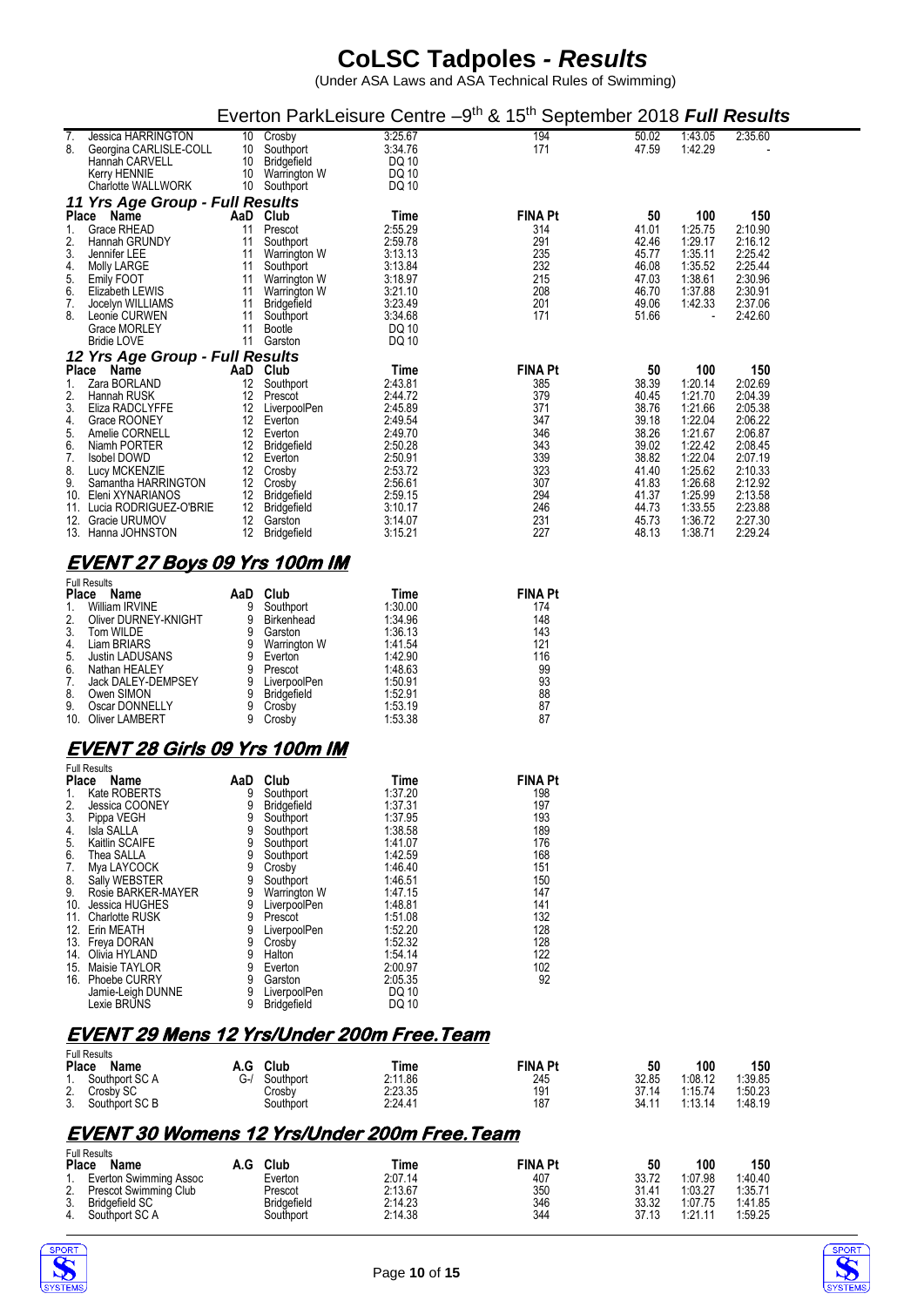|                                                                  |                                                                                                                                                                                                                                                                                                                                                                                                                                                                             |                                                                                                                                        |                                                                                                                                                                                                                                                                                                            |                                                                                                                                                                                                                                                       | Everton ParkLeisure Centre -9 <sup>th</sup> & 15 <sup>th</sup> September 2018 <b>Full Results</b>                                                      |                                                                                                                                                                                                    |                                                                                                                                                                                                                                                |                                                                                                                                                                                                                                                |  |  |
|------------------------------------------------------------------|-----------------------------------------------------------------------------------------------------------------------------------------------------------------------------------------------------------------------------------------------------------------------------------------------------------------------------------------------------------------------------------------------------------------------------------------------------------------------------|----------------------------------------------------------------------------------------------------------------------------------------|------------------------------------------------------------------------------------------------------------------------------------------------------------------------------------------------------------------------------------------------------------------------------------------------------------|-------------------------------------------------------------------------------------------------------------------------------------------------------------------------------------------------------------------------------------------------------|--------------------------------------------------------------------------------------------------------------------------------------------------------|----------------------------------------------------------------------------------------------------------------------------------------------------------------------------------------------------|------------------------------------------------------------------------------------------------------------------------------------------------------------------------------------------------------------------------------------------------|------------------------------------------------------------------------------------------------------------------------------------------------------------------------------------------------------------------------------------------------|--|--|
| 5.<br>6.                                                         | Crosby<br>Southport SC B                                                                                                                                                                                                                                                                                                                                                                                                                                                    |                                                                                                                                        | AG/- Crosby<br>Southport                                                                                                                                                                                                                                                                                   | 2:23.82<br>2.34.60                                                                                                                                                                                                                                    | 281<br>226                                                                                                                                             | 34.34<br>32.58                                                                                                                                                                                     | 1:15.67<br>1:06.97                                                                                                                                                                                                                             | 1:50.92<br>1:42.52                                                                                                                                                                                                                             |  |  |
| <u>EVENT 31 Boys 11/12 Yrs 50m Butterfly</u>                     |                                                                                                                                                                                                                                                                                                                                                                                                                                                                             |                                                                                                                                        |                                                                                                                                                                                                                                                                                                            |                                                                                                                                                                                                                                                       |                                                                                                                                                        |                                                                                                                                                                                                    |                                                                                                                                                                                                                                                |                                                                                                                                                                                                                                                |  |  |
|                                                                  | 11 Yrs Age Group - Full Results                                                                                                                                                                                                                                                                                                                                                                                                                                             |                                                                                                                                        |                                                                                                                                                                                                                                                                                                            |                                                                                                                                                                                                                                                       |                                                                                                                                                        |                                                                                                                                                                                                    |                                                                                                                                                                                                                                                |                                                                                                                                                                                                                                                |  |  |
| 1.<br>2.<br>3.<br>4.<br>5.<br>6.<br>7.<br>8.<br>9.               | Place Name<br>George SUTTON<br>Thomas SIMON<br>Joel THOMPSON<br>Luke CURNYN<br>James ROGERS<br>Sean FLANAGAN<br>Jacob LANG<br>Max HARVEY<br>Joseph MAXWELL<br>10. Dylan JESS<br>11. Niall LYNCH<br>12. Liam O ROURKE<br>13. Oliver BUCKLEY<br><b>Elliot BANKS</b>                                                                                                                                                                                                           | 11<br>11<br>11<br>11<br>11<br>11<br>11<br>11<br>11<br>11<br>11<br>11<br>11<br>11                                                       | AaD Club<br>Southport<br><b>Bridgefield</b><br>Southport<br>LiverpoolPen<br>Crosby<br>Crosby<br>Warrington W<br>LiverpoolPen<br>Crosby<br>Garston<br>Southport<br>Everton<br>Everton<br>Everton                                                                                                            | Time<br>35.52<br>36.08<br>37.42<br>38.31<br>39.65<br>40.46<br>42.05<br>45.59<br>47.81<br>48.23<br>49.81<br>54.08<br>54.32<br>DQ 11                                                                                                                    | FINA Pt<br>231<br>220<br>197<br>184<br>166<br>156<br>139<br>109<br>94<br>92<br>83<br>65<br>64                                                          |                                                                                                                                                                                                    |                                                                                                                                                                                                                                                |                                                                                                                                                                                                                                                |  |  |
|                                                                  | 12 Yrs Age Group - Full Results                                                                                                                                                                                                                                                                                                                                                                                                                                             |                                                                                                                                        |                                                                                                                                                                                                                                                                                                            |                                                                                                                                                                                                                                                       |                                                                                                                                                        |                                                                                                                                                                                                    |                                                                                                                                                                                                                                                |                                                                                                                                                                                                                                                |  |  |
| 1.<br>2.<br>3.<br>4.<br>5.<br>6.<br>7.<br>8.                     | Place Name<br>Christopher BELLARD<br>Logan MULHALL-REID<br>Thomas WILLIAMS<br>Hayden LADUSANS<br>Daniel HILTON<br>Ryan EDISON<br>Ethan WALLACE<br>Samuel MCCROSSAN<br>Matthew FAZAKERLEY                                                                                                                                                                                                                                                                                    | 12<br>12<br>12<br>12<br>12                                                                                                             | AaD Club<br>12 Prescot<br>12 Warrington W<br>Bridgefield<br>Everton<br>12 Warrington W<br>12 Prescot<br>Crosby<br>LiverpoolPen<br>Garston                                                                                                                                                                  | Time<br>35.10<br>37.06<br>38.39<br>39.69<br>41.13<br>43.24<br>44.07<br>47.77<br>DQ 11                                                                                                                                                                 | <b>FINA Pt</b><br>239<br>203<br>183<br>165<br>148<br>128<br>121<br>95                                                                                  |                                                                                                                                                                                                    |                                                                                                                                                                                                                                                |                                                                                                                                                                                                                                                |  |  |
|                                                                  | <b>EVENT 32 Girls 12 Yrs/Under 200m Freestyle</b>                                                                                                                                                                                                                                                                                                                                                                                                                           |                                                                                                                                        |                                                                                                                                                                                                                                                                                                            |                                                                                                                                                                                                                                                       |                                                                                                                                                        |                                                                                                                                                                                                    |                                                                                                                                                                                                                                                |                                                                                                                                                                                                                                                |  |  |
|                                                                  | 09 Yrs Age Group - Full Results                                                                                                                                                                                                                                                                                                                                                                                                                                             |                                                                                                                                        |                                                                                                                                                                                                                                                                                                            |                                                                                                                                                                                                                                                       |                                                                                                                                                        |                                                                                                                                                                                                    |                                                                                                                                                                                                                                                |                                                                                                                                                                                                                                                |  |  |
| 1.<br>2.<br>3.<br>4.<br>5.<br>6.<br>7.<br>8.<br>9.               | Place Name<br>Kate ROBERTS<br>Isla SALLA<br>Sally WEBSTER<br>Lexie BRUNS<br>Kaitlin SCAIFE<br>Thea SALLA<br><b>Charlotte RUSK</b><br>Jessica COONEY<br>Jessica HUGHES<br>10. Erin MEATH<br>11. Freya DORAN<br>12. Jamie-Leigh DUNNE                                                                                                                                                                                                                                         | 9<br>9<br>9<br>9<br>9<br>9<br>9<br>9<br>9<br>9<br>9<br>9                                                                               | AaD Club<br>Southport<br>Southport<br>Southport<br><b>Bridgefield</b><br>Southport<br>Southport<br>Prescot<br><b>Bridgefield</b><br>LiverpoolPen<br>LiverpoolPen<br>Crosby<br>LiverpoolPen                                                                                                                 | Time<br>3:12.11<br>3:13.63<br>3:15.59<br>3:18.49<br>3:19.63<br>3:21.54<br>3:22.52<br>3:23.15<br>3:36.95<br>3:37.69<br>3:40.24<br>3:44.77                                                                                                              | <b>FINA Pt</b><br>191<br>187<br>181<br>173<br>170<br>166<br>163<br>162<br>133<br>131<br>127<br>119                                                     | 50<br>45.67<br>43.02<br>42.63<br>45.96<br>44.52<br>44.92<br>47.52<br>46.89<br>49.09<br>48.61<br>49.89<br>47.55                                                                                     | 100<br>1:37.87<br>1:33.36<br>1:32.45<br>1:38.23<br>1:35.71<br>1.38.03<br>1:41.21<br>1:40.63<br>1:46.25<br>1:44.49<br>1.46.32<br>1.45.98                                                                                                        | 150<br>2:26.67<br>2:24.94<br>2:24.75<br>2:29.86<br>2:29.38<br>2:32.63<br>2:34.21<br>2:34.95<br>2:44.87<br>2:43.62<br>2:43.85<br>2:47.39                                                                                                        |  |  |
|                                                                  | 10 Yrs Age Group - Full Results<br>Place Name                                                                                                                                                                                                                                                                                                                                                                                                                               |                                                                                                                                        | AaD Club                                                                                                                                                                                                                                                                                                   | Time                                                                                                                                                                                                                                                  | <b>FINA Pt</b>                                                                                                                                         | 50                                                                                                                                                                                                 | 100                                                                                                                                                                                                                                            | 150                                                                                                                                                                                                                                            |  |  |
| 1.<br>2.<br>3.<br>4.<br>5.<br>6.<br>7.<br>8.<br>9.<br>11.<br>21. | <b>Heather MAW</b><br>Eboni THOBURN<br>Millie GRIFFITHS<br>Kerry HENNIE<br>Payton CHESTERS<br><b>Charlotte WALLWORK</b><br>Seanna THISTLETON<br>Megan WEBSTER<br>Laura EVANS<br>10. Millie MANUEL<br>Isabelle BULLEN<br>12. Charlotte HEWETSON<br>13. Hannah CARVELL<br>14. Maya GLEESON<br>15. Abigail RALEY<br>16. Ava GIBSON<br>17. Grace ASHCROFT<br>18. Evie MCNAMARA<br>19. Charlotte MYERS<br>20. Ellie UNWIN<br>Serenne CROSBIE<br>22. Georgina WILSON<br>Erin JESS | 10<br>10<br>10<br>10<br>10<br>10<br>10<br>10<br>10<br>10<br>10<br>10<br>10<br>10<br>10<br>10<br>10<br>10<br>10<br>10<br>10<br>10<br>10 | Southport<br>Southport<br>Crosby<br>Warrington W<br>Warrington W<br>Southport<br>Southport<br>Southport<br><b>Bootle</b><br>Warrington W<br>Halton<br>Southport<br><b>Bridgefield</b><br><b>Warrington W</b><br>Halton<br>Prescot<br>Crosby<br>Everton<br>Everton<br>Crosby<br>Crosby<br>Crosby<br>Garston | 2:37.53<br>2:45.15<br>2:49.92<br>2:51.55<br>2:52.31<br>2:53.41<br>2:56.15<br>3.00.79<br>3.04.05<br>3:04.85<br>3:05.13<br>3.07.89<br>3:13.49<br>3:15.20<br>3:16.39<br>3:17.26<br>3:20.25<br>3.24.78<br>3:27.25<br>3:29.20<br>3.36.55<br>3:46.70<br>DNF | 347<br>301<br>277<br>269<br>265<br>260<br>248<br>230<br>218<br>215<br>214<br>204<br>187<br>182<br>179<br>177<br>169<br>158<br>152<br>148<br>133<br>116 | 36.67<br>38.59<br>39.91<br>38.98<br>40.32<br>40.21<br>38.05<br>41.71<br>43.08<br>41.40<br>41.84<br>43.93<br>44.98<br>41.17<br>44.20<br>44.26<br>46.38<br>43.31<br>46.33<br>45.99<br>46.10<br>46.10 | 1:17.20<br>1:21.71<br>1.24.34<br>1:22.61<br>1:25.58<br>1:25.48<br>1:23.90<br>1:29.29<br>1.30.46<br>1:28.40<br>1:31.02<br>1:32.65<br>1:35.59<br>1:30.59<br>1.36.19<br>1:35.52<br>1:38.26<br>1.37.17<br>1:39.51<br>1:40.17<br>1.41.47<br>1:45.58 | 1:58.41<br>2:05.71<br>2:08.84<br>2:08.10<br>2:10.77<br>2:11.02<br>2:11.86<br>2:16.78<br>2:19.30<br>2:15.94<br>2:21.14<br>2:22.54<br>2:27.71<br>2:23.16<br>2:27.44<br>2:28.77<br>2:31.84<br>2:32.47<br>2:34.79<br>2:36.10<br>2:39.67<br>2:48.56 |  |  |
| 1.                                                               | 11 Yrs Age Group - Full Results<br>Place Name<br>Lauren THISTLETON                                                                                                                                                                                                                                                                                                                                                                                                          | 11                                                                                                                                     | AaD Club<br>Southport                                                                                                                                                                                                                                                                                      | Time<br>2:35.14                                                                                                                                                                                                                                       | <b>FINA Pt</b><br>364                                                                                                                                  | 50<br>35.17                                                                                                                                                                                        | 100<br>1:15.20                                                                                                                                                                                                                                 | 150<br>1:56.33                                                                                                                                                                                                                                 |  |  |
| 2.<br>3.<br>4.<br>5.<br>6.<br>7.<br>8.<br>9.                     | Grace RHEAD<br>Emma GAVIN<br>Hannah GRUNDY<br>Maisie STEVENS<br>Jennifer LEE<br>Sophie DAVIES<br>Elizabeth LEWIS<br><b>Molly LARGE</b><br>10. Jocelyn WILLIAMS                                                                                                                                                                                                                                                                                                              | 11<br>11<br>11<br>11<br>11<br>11<br>11<br>11<br>11                                                                                     | Prescot<br>Southport<br>Southport<br>Crosby<br>Warrington W<br>Southport<br>Warrington W<br>Southport<br><b>Bridgefield</b>                                                                                                                                                                                | 2:37.38<br>2:41.12<br>2:44.96<br>2:45.56<br>2:48.40<br>2:53.26<br>2:53.35<br>2.54.32<br>3:00.52                                                                                                                                                       | 348<br>325<br>302<br>299<br>284<br>261<br>260<br>256<br>231                                                                                            | 36.53<br>36.86<br>37.62<br>37.42<br>38.71<br>39.44<br>39.44<br>40.80<br>43.05                                                                                                                      | 1:17.20<br>1:18.07<br>1:20.02<br>1:19.71<br>1:21.66<br>1:23.74<br>1.24.34<br>1:25.18<br>1:31.22                                                                                                                                                | 1:57.91<br>2:00.33<br>2:03.25<br>2:03.26<br>2:05.87<br>2:11.13<br>2:06.58<br>2:09.99<br>2:20.01                                                                                                                                                |  |  |



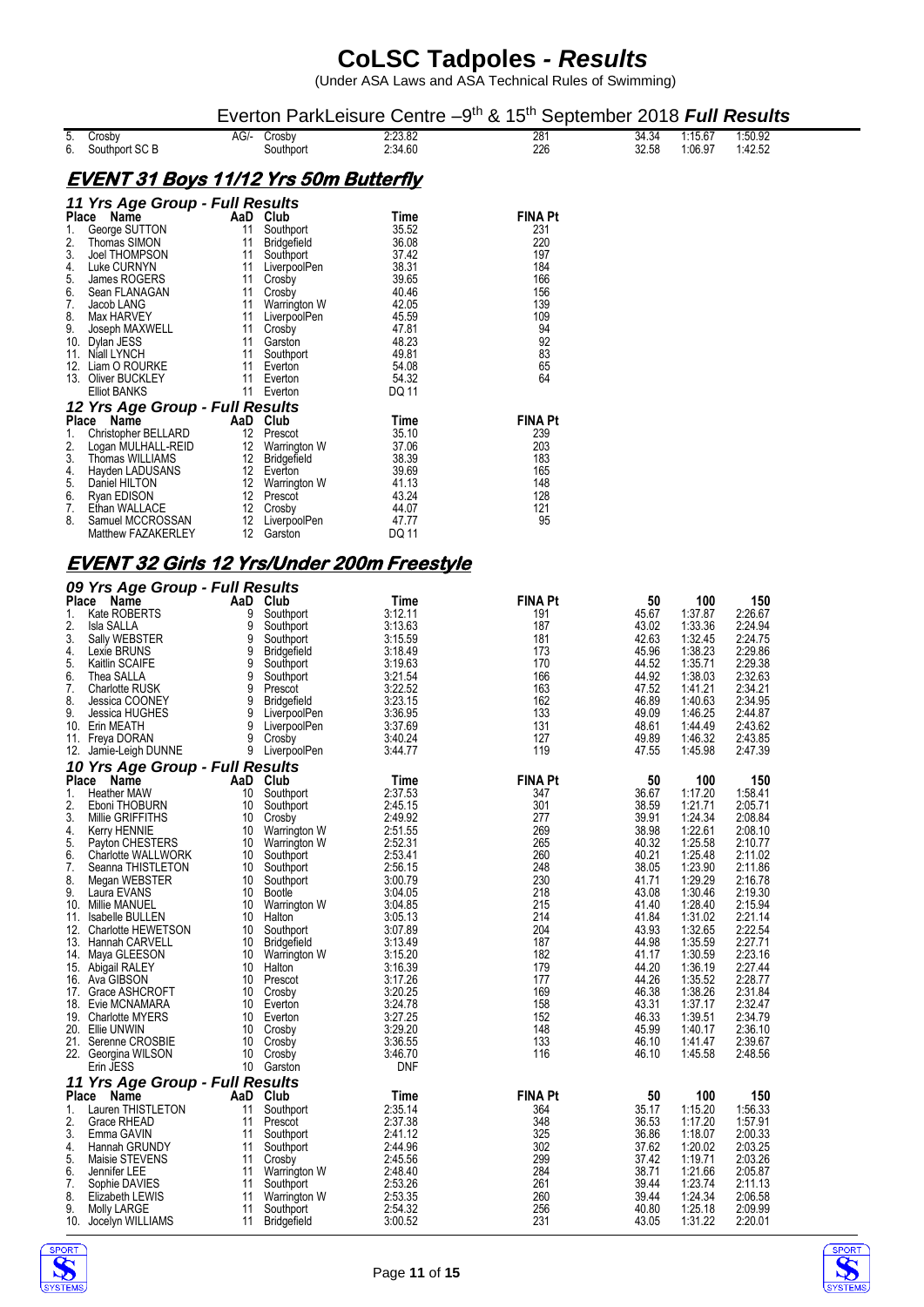(Under ASA Laws and ASA Technical Rules of Swimming)

|              |                                  |          |                      | Everton ParkLeisure Centre -9 <sup>th</sup> & 15 <sup>th</sup> September 2018 Full Results |                |                |                    |                    |
|--------------|----------------------------------|----------|----------------------|--------------------------------------------------------------------------------------------|----------------|----------------|--------------------|--------------------|
|              | 11. Emily ROONEY                 | 11       | Everton              | 3:12.01                                                                                    | 192            | 45.63          | 1:34.90            | 2:24.62            |
| 13.          | 12. Bridie LOVE<br>Leonie CURWEN | 11<br>11 | Garston<br>Southport | 3:17.11<br>3:21.98                                                                         | 177<br>164     | 45.29<br>46.06 | 1:36.08<br>1:38.11 | 2:27.59<br>2:28.98 |
|              | 14. Niamh BORLAND                |          | Crosby               | 3:37.87                                                                                    | 131            | 49.98          | 1:46.16            | 2:43.62            |
|              | 12 Yrs Age Group - Full Results  |          |                      |                                                                                            |                |                |                    |                    |
| <b>Place</b> | Name                             | AaD      | Club                 | Time                                                                                       | <b>FINA Pt</b> | 50             | 100                | 150                |
| 1.           | Eliza RADCLYFFE                  | 12       | LiverpoolPen         | 2:29.01                                                                                    | 410            | 35.12          | 1:12.88            | 1:51.08            |
| 2.           | Hannah RUSK                      | 12       | Prescot              | 2:31.06                                                                                    | 394            | 35.07          | 1:13.75            | 1:53.06            |
| 3.           | Isobel DOWD                      | 12       | Everton              | 2:32.55                                                                                    | 382            | 35.00          | 1:14.45            | 1:55.16            |
| 4.           | Zara BORLAND                     | 12       | Southport            | 2:33.90                                                                                    | 372            | 34.69          | 1:14.04            | 1:54.48            |
| 5.           | Samantha HARRINGTON              | 12       | Crosby               | 2:34.20                                                                                    | 370            | 35.59          | 1:14.60            | 1:55.36            |
| 6.           | Anna O'BRIEN                     | 12       | LiverpoolPen         | 2:35.39                                                                                    | 362            | 36.53          | 1:16.51            | 1:57.84            |
| 7.           | Grace ROONEY                     | 12       | Everton              | 2:35.43                                                                                    | 362            | 33.58          | 1:12.68            | 1:54.99            |
| 8.           | Niamh PORTER                     | 12       | <b>Bridgefield</b>   | 2:39.70                                                                                    | 333            | 37.14          | 1:17.84            | 2:00.58            |
| 9.           | Eve SCHOFIELD                    | 12       | Garston              | 2:39.73                                                                                    | 333            | 37.16          | 1:18.22            | 2:00.58            |
| 10.          | Hanna JOHNSTON                   | 12       | <b>Bridgefield</b>   | 2:46.88                                                                                    | 292            | 37.57          | 1:20.17            | 2:05.03            |
| 11.          | Elizabeth COONEY                 | 12       | <b>Bridgefield</b>   | 2:48.98                                                                                    | 281            | 39.44          | 1:24.10            | 2:08.39            |
|              | 12. Lucia RODRIGUEZ-O'BRIE       | 12       | Bridgefield          | 2:49.89                                                                                    | 277            | 38.43          | 1.21.93            | 2:07.03            |
|              | 13. Charlotte MCGORRY            | 12       | Garston              | 3:05.91                                                                                    | 211            | 41.75          | 1:30.47            | 2:20.48            |
| 14.          | Calista BRADY                    | 12       | Garston              | 3:16.13                                                                                    | 180            | 43.80          | 1:35.30            | 2:27.50            |
| 15.          | Gracie URUMOV                    | 12       | Garston              | 3.18.44                                                                                    | 173            | 46.97          | 1:39.92            | 2:32.24            |
|              | Eleni XYNARIANOS                 | 12       | <b>Bridgefield</b>   | <b>DNF</b>                                                                                 |                |                |                    |                    |

#### **EVENT 33 Boys 12 Yrs/Under 50m Freestyle**

|  |  | 09 Yrs Age Group - Full Results |
|--|--|---------------------------------|
|  |  |                                 |

|                                                                                                                                                                                                                                            |  |  |  | FINA Pt        |  |  |  |  |  |  |  |
|--------------------------------------------------------------------------------------------------------------------------------------------------------------------------------------------------------------------------------------------|--|--|--|----------------|--|--|--|--|--|--|--|
|                                                                                                                                                                                                                                            |  |  |  | 138            |  |  |  |  |  |  |  |
|                                                                                                                                                                                                                                            |  |  |  | 125            |  |  |  |  |  |  |  |
|                                                                                                                                                                                                                                            |  |  |  | 107            |  |  |  |  |  |  |  |
|                                                                                                                                                                                                                                            |  |  |  | 105            |  |  |  |  |  |  |  |
|                                                                                                                                                                                                                                            |  |  |  | 99<br>98       |  |  |  |  |  |  |  |
|                                                                                                                                                                                                                                            |  |  |  | 95             |  |  |  |  |  |  |  |
|                                                                                                                                                                                                                                            |  |  |  | 87             |  |  |  |  |  |  |  |
|                                                                                                                                                                                                                                            |  |  |  | 81             |  |  |  |  |  |  |  |
|                                                                                                                                                                                                                                            |  |  |  | 77             |  |  |  |  |  |  |  |
|                                                                                                                                                                                                                                            |  |  |  | 73             |  |  |  |  |  |  |  |
|                                                                                                                                                                                                                                            |  |  |  | 68             |  |  |  |  |  |  |  |
|                                                                                                                                                                                                                                            |  |  |  | 57             |  |  |  |  |  |  |  |
|                                                                                                                                                                                                                                            |  |  |  |                |  |  |  |  |  |  |  |
| <b>Place Name Control 2.</b> Commission (1990)<br>1. Justin (ADI) ANN Control 11 Every 12, 2000 and SMAN (1990)<br>1. Justin (ADI) ANN Control 12, 2000 and 22, 2011<br>1. Justin (ADI) ANN Control 22, 2011<br>1. Justin (ADI) ANN Contro |  |  |  |                |  |  |  |  |  |  |  |
|                                                                                                                                                                                                                                            |  |  |  | <b>FINA Pt</b> |  |  |  |  |  |  |  |
|                                                                                                                                                                                                                                            |  |  |  | 253            |  |  |  |  |  |  |  |
|                                                                                                                                                                                                                                            |  |  |  | 178<br>176     |  |  |  |  |  |  |  |
|                                                                                                                                                                                                                                            |  |  |  | 168            |  |  |  |  |  |  |  |
|                                                                                                                                                                                                                                            |  |  |  | 166            |  |  |  |  |  |  |  |
|                                                                                                                                                                                                                                            |  |  |  | 155            |  |  |  |  |  |  |  |
|                                                                                                                                                                                                                                            |  |  |  | 154            |  |  |  |  |  |  |  |
|                                                                                                                                                                                                                                            |  |  |  | 151            |  |  |  |  |  |  |  |
|                                                                                                                                                                                                                                            |  |  |  | 147            |  |  |  |  |  |  |  |
|                                                                                                                                                                                                                                            |  |  |  | 144            |  |  |  |  |  |  |  |
|                                                                                                                                                                                                                                            |  |  |  | 133            |  |  |  |  |  |  |  |
|                                                                                                                                                                                                                                            |  |  |  | 130<br>121     |  |  |  |  |  |  |  |
|                                                                                                                                                                                                                                            |  |  |  | 106            |  |  |  |  |  |  |  |
|                                                                                                                                                                                                                                            |  |  |  | 104            |  |  |  |  |  |  |  |
|                                                                                                                                                                                                                                            |  |  |  | 76             |  |  |  |  |  |  |  |
|                                                                                                                                                                                                                                            |  |  |  | 69             |  |  |  |  |  |  |  |
|                                                                                                                                                                                                                                            |  |  |  |                |  |  |  |  |  |  |  |
|                                                                                                                                                                                                                                            |  |  |  | <b>FINA Pt</b> |  |  |  |  |  |  |  |
|                                                                                                                                                                                                                                            |  |  |  | 283            |  |  |  |  |  |  |  |
|                                                                                                                                                                                                                                            |  |  |  | 247            |  |  |  |  |  |  |  |
|                                                                                                                                                                                                                                            |  |  |  | 235            |  |  |  |  |  |  |  |
|                                                                                                                                                                                                                                            |  |  |  | 235            |  |  |  |  |  |  |  |
|                                                                                                                                                                                                                                            |  |  |  | 227<br>211     |  |  |  |  |  |  |  |
|                                                                                                                                                                                                                                            |  |  |  | 209            |  |  |  |  |  |  |  |
|                                                                                                                                                                                                                                            |  |  |  | 181            |  |  |  |  |  |  |  |
|                                                                                                                                                                                                                                            |  |  |  | 175            |  |  |  |  |  |  |  |
|                                                                                                                                                                                                                                            |  |  |  | 157            |  |  |  |  |  |  |  |
|                                                                                                                                                                                                                                            |  |  |  | 147            |  |  |  |  |  |  |  |
|                                                                                                                                                                                                                                            |  |  |  | 138            |  |  |  |  |  |  |  |
|                                                                                                                                                                                                                                            |  |  |  | 135            |  |  |  |  |  |  |  |
|                                                                                                                                                                                                                                            |  |  |  | 131            |  |  |  |  |  |  |  |
|                                                                                                                                                                                                                                            |  |  |  | 129<br>102     |  |  |  |  |  |  |  |
|                                                                                                                                                                                                                                            |  |  |  | 97             |  |  |  |  |  |  |  |
|                                                                                                                                                                                                                                            |  |  |  |                |  |  |  |  |  |  |  |
|                                                                                                                                                                                                                                            |  |  |  | <b>FINA Pt</b> |  |  |  |  |  |  |  |
|                                                                                                                                                                                                                                            |  |  |  | 264            |  |  |  |  |  |  |  |
|                                                                                                                                                                                                                                            |  |  |  | 247            |  |  |  |  |  |  |  |
|                                                                                                                                                                                                                                            |  |  |  | 238            |  |  |  |  |  |  |  |
|                                                                                                                                                                                                                                            |  |  |  | 233            |  |  |  |  |  |  |  |
|                                                                                                                                                                                                                                            |  |  |  | 223            |  |  |  |  |  |  |  |



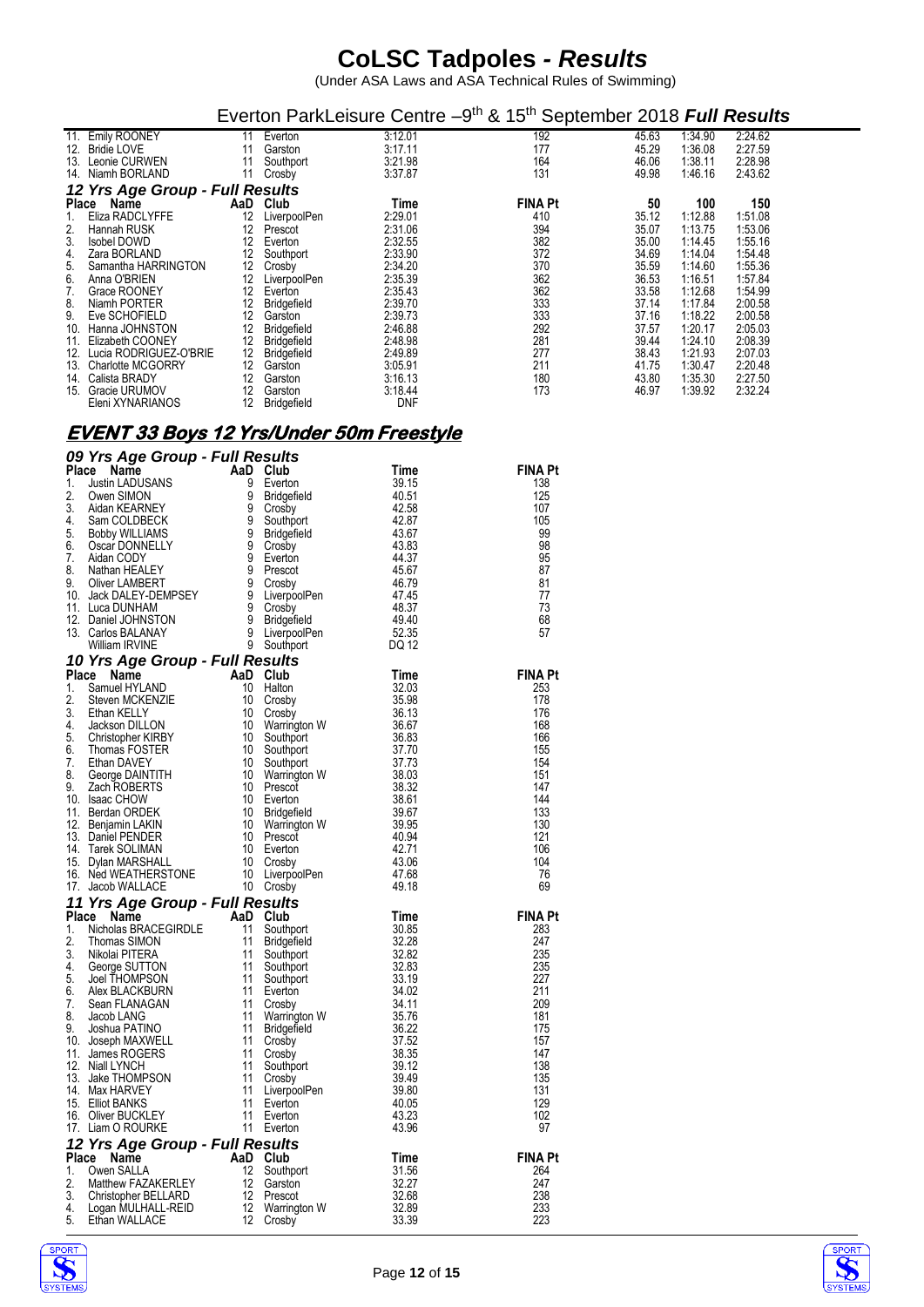|                                                      |                                          |                |                               | Everton ParkLeisure Centre -9 <sup>th</sup> & 15 <sup>th</sup> September 2018 <b>Full Results</b> |
|------------------------------------------------------|------------------------------------------|----------------|-------------------------------|---------------------------------------------------------------------------------------------------|
| Joseph JONES<br>6.                                   | Southport<br>12                          | 34.04          | 210                           |                                                                                                   |
| 7.<br>Daniel HILTON<br>8.<br>Thomas WILLIAMS         | 12<br>Warrington W<br>12<br>Bridgefield  | 35.18<br>35.56 | 190<br>184                    |                                                                                                   |
| 9.<br>Hayden LADUSANS                                | 12 <sup>2</sup><br>Everton               | 35.74          | 182                           |                                                                                                   |
| 10.<br>Ryan EDISON                                   | 12<br>Prescot                            |                | 175<br>36.18                  |                                                                                                   |
| 11. Samuel MCCROSSAN<br>12. James PACE               | 12<br>LiverpoolPen<br>12 Runcorn Reps    | 42.12          | 36.73<br>167<br>111           |                                                                                                   |
|                                                      |                                          |                |                               |                                                                                                   |
| <u>EVENT 34 Girls 12 Yrs/Under 50m Freestyle</u>     |                                          |                |                               |                                                                                                   |
| 09 Yrs Age Group - Full Results                      |                                          |                |                               |                                                                                                   |
| Place Name                                           | AaD Club                                 |                | <b>FINA Pt</b><br>Time        |                                                                                                   |
| Pippa VEGH<br>1.                                     | 9<br>Southport<br>9<br>Crosby            | 40.35<br>40.79 | 191<br>184                    |                                                                                                   |
| 2.<br>Mya LAYCOCK<br>3.<br>Jessica COONEY            | 9<br><b>Bridgefield</b>                  | 40.88          | 183                           |                                                                                                   |
| 4.<br>Sally WEBSTER                                  | 9<br>Southport                           |                | 41.36<br>177                  |                                                                                                   |
| 5.<br>Kate ROBERTS                                   | 9<br>Southport<br>9                      | 41.72<br>42.16 | 172<br>167                    |                                                                                                   |
| Lexie BRUNS<br>6.<br>7.<br>Kaitlin SCAIFE            | <b>Bridgefield</b><br>9<br>Southport     | 42.24          | 166                           |                                                                                                   |
| 8.<br>Jamie-Leigh DUNNE                              | 9<br>LiverpoolPen                        | 42.70          | 161                           |                                                                                                   |
| 9.<br>Freya DORAN<br>10. Charlotte RUSK              | 9<br>Crosby<br>9<br>Prescot              | 43.45<br>43.80 | 153<br>149                    |                                                                                                   |
| 11. Erin MEATH                                       | 9<br>LiverpoolPen                        | 43.82          | 149                           |                                                                                                   |
| 12. Rosie BARKER-MAYER                               | 9<br>Warrington W                        | 44.23          | 145                           |                                                                                                   |
| 13. Olivia HYLAND<br>14. Nancy KELLY                 | 9<br>Halton<br>9<br>LiverpoolPen         | 45.20<br>50.29 | 135<br>98                     |                                                                                                   |
| 15. Phoebe CURRY                                     | 9<br>Garston                             | 50.73          | 96                            |                                                                                                   |
| Faye WALKER<br>16.                                   | 9<br>Everton                             | 52.89          | 84                            |                                                                                                   |
| 17. Evie-Mai PARKINS<br>18. Jori SOLIMAN             | 9<br>Everton<br>9<br>Everton             | 57.99<br>59.75 | 64<br>58                      |                                                                                                   |
| 10 Yrs Age Group - Full Results                      |                                          |                |                               |                                                                                                   |
| Place Name                                           | AaD Club                                 |                | <b>FINA Pt</b><br>Time        |                                                                                                   |
| 1.<br><b>Heather MAW</b><br>2.<br>Tianna CHAMBERS    | 10<br>Southport<br>10<br>Southport       |                | 34.63<br>302<br>283<br>35.36  |                                                                                                   |
| 3.<br>Millie GRIFFITHS                               | 10<br>Crosby                             | 35.73          | 275                           |                                                                                                   |
| 4.<br>Alice JONES                                    | 10<br>Southport                          |                | 36.52<br>257                  |                                                                                                   |
| 5.<br>Eboni THOBURN<br>6.<br>Isabelle BULLEN         | 10<br>Southport<br>10 Halton             | 37.13          | 37.06<br>246<br>245           |                                                                                                   |
| 7.<br><b>Charlotte WALLWORK</b>                      | 10<br>Southport                          | 37.36          | 240                           |                                                                                                   |
| 8.<br>Charlotte HEWETSON                             | 10<br>Southport                          | 37.97          | 229                           |                                                                                                   |
| 9.<br>Kerry HENNIE<br>10. Kanzy SOLIMAN              | 10 Warrington W<br>10<br>Everton         |                | 223<br>38.32<br>221<br>38.43  |                                                                                                   |
| 11. Lucy GARNETT                                     | 10 Prescot                               | 39.24          | 207                           |                                                                                                   |
| 12. Jessica HARRINGTON                               | 10<br>Crosby                             |                | 204<br>39.43                  |                                                                                                   |
| 13. Megan WEBSTER<br>14. Laura EVANS                 | 10<br>Southport<br>10<br>Bootle          | 39.74          | 204<br>39.45<br>199           |                                                                                                   |
| 15. Hannah CARVELL                                   | 10<br>Bridgefield                        | 39.93          | 197                           |                                                                                                   |
| Heidi O'HARE<br>16.                                  | 10<br>Bridgefield                        | 40.11<br>40.25 | 194<br>192                    |                                                                                                   |
| 17. Abigayle IRVING<br><b>Charlotte MYERS</b><br>18. | 10 Everton<br>10<br>Everton              | 40.39          | 190                           |                                                                                                   |
| Abigail RALEY<br>19.                                 | Halton<br>10                             | 40.72          | 185                           |                                                                                                   |
| 20.<br>Maya GLEESON<br>21. Grace ASHCROFT            | Warrington W<br>10<br>10<br>Crosby       | 41.02<br>41.38 | 181<br>177                    |                                                                                                   |
| 22.<br>Lucy CHELLEW                                  | 10<br>Crosby                             | 42.25          | 166                           |                                                                                                   |
| 23. Ava GIBSON                                       | 10<br>Prescot                            | 42.26          | 166                           |                                                                                                   |
| 24. Evie MCNAMARA<br>25. Ellie UNWIN                 | 10<br>Everton<br>10<br>Crosby            | 42.63          | 42.40<br>164<br>162           |                                                                                                   |
| 26. Amy POOLE                                        | 10<br>Garston                            |                | 42.65<br>161                  |                                                                                                   |
| 27. Grace BLACKBURN                                  | 10<br>Crosby                             |                | 156<br>43.13                  |                                                                                                   |
| 28. Serenne CROSBIE<br>29.<br>Georgina CARLISLE-COLL | 10<br>Crosby<br>10<br>Southport          | 44.00<br>44.09 | 147<br>146                    |                                                                                                   |
| 30. Georgina WILSON                                  | 10<br>Crosby                             | 44.44          | 143                           |                                                                                                   |
| 11 Yrs Age Group - Full Results                      |                                          |                |                               |                                                                                                   |
| Place Name<br>Lauren THISTLETON<br>1.                | AaD Club<br>11<br>Southport              | 32.98          | <b>FINA Pt</b><br>Time<br>349 |                                                                                                   |
| 2.<br>Eleanor CROSS                                  | 11<br>Bootle                             | 33.74          | 326                           |                                                                                                   |
| 3.<br>Hollie JENKINS                                 | Prescot<br>11                            |                | 34.62<br>302                  |                                                                                                   |
| Maisie STEVENS<br>4.<br>5.<br>Emma GAVIN             | 11<br>Crosby<br>11<br>Southport          |                | 299<br>34.73<br>298<br>34.77  |                                                                                                   |
| Hannah GRUNDY<br>6.                                  | 11<br>Southport                          |                | 35.32<br>284                  |                                                                                                   |
| Sophie DAVIES<br>7.                                  | 11<br>Southport                          |                | 35.69<br>276                  |                                                                                                   |
| 8.<br>Jennifer LEE<br>9.<br>Francesca HOUGHTON       | Warrington W<br>11<br>11<br>Runcorn Reps | 36.96          | 250<br>36.89<br>248           |                                                                                                   |
| 10. Gabriella HOUGHTON                               | 11<br>Runcorn Reps                       |                | 37.50<br>238                  |                                                                                                   |
| 11. Molly LARGE                                      | Southport<br>11                          |                | 224<br>38.25                  |                                                                                                   |
| Lottie BADGER<br>12.<br>13. Emily ROONEY             | 11<br>LiverpoolPen<br>Everton<br>11      | 39.39          | 205<br>39.94<br>197           |                                                                                                   |
| 14. Emily STEWART                                    | 11<br><b>Runcorn Reps</b>                |                | 40.40<br>190                  |                                                                                                   |
| 15. Emily FOOT                                       | 11<br>Warrington W                       | 41.31          | 178                           |                                                                                                   |
| 16. Bridie LOVE<br>17. Niamh BORLAND                 | 11<br>Garston<br>11<br>Crosby            | 43.53          | 41.90<br>170<br>152           |                                                                                                   |
| 18. Leonie CURWEN                                    | 11<br>Southport                          | 43.65          | 150                           |                                                                                                   |
| 12 Yrs Age Group - Full Results                      |                                          |                |                               |                                                                                                   |
| Place Name<br>Amelie CORNELL<br>1.                   | AaD Club<br>12 Everton                   | 31.54          | <b>FINA Pt</b><br>Time<br>400 |                                                                                                   |
| <b>Isobel DOWD</b><br>2.                             | 12 Everton                               | 31.60          | 397                           |                                                                                                   |



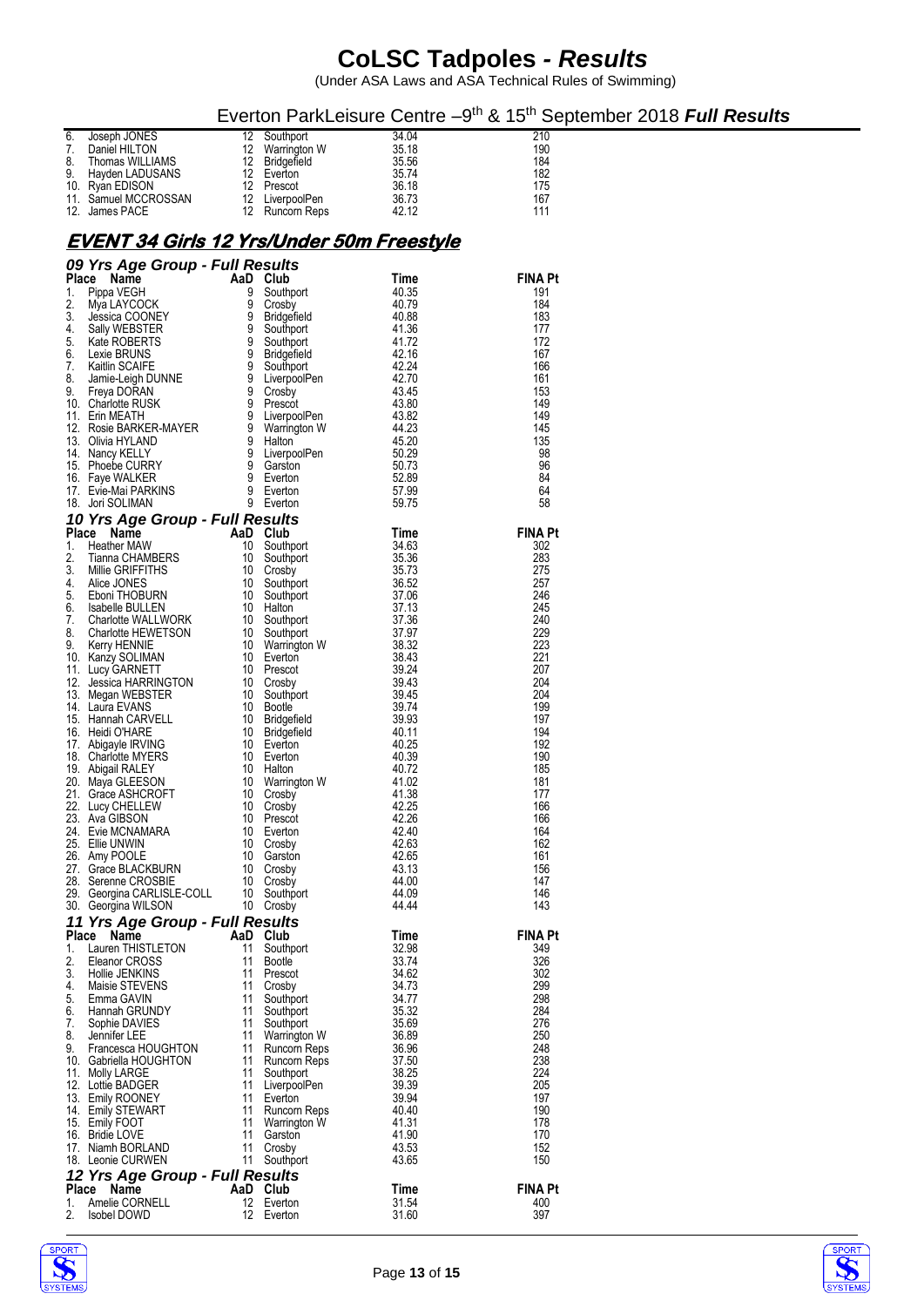(Under ASA Laws and ASA Technical Rules of Swimming)

#### Everton ParkLeisure Centre -9<sup>th</sup> & 15<sup>th</sup> September 2018 Full Results

| 3.  | Francesca OLCHOWSKI        | 12. | Everton      | 31.73 | 392 |
|-----|----------------------------|-----|--------------|-------|-----|
| 4.  | Zara BORLAND               | 12  | Southport    | 32.15 | 377 |
| 5.  | Anna O'BRIEN               | 12  | LiverpoolPen | 32.28 | 373 |
| 6.  | Samantha HARRINGTON        | 12  | Crosby       | 32.30 | 372 |
| 7.  | Anna HEALEY                | 12  | Prescot      | 33.22 | 342 |
| 8.  | Eliza RADCLYFFE            | 12  | LiverpoolPen | 34.11 | 316 |
| 9.  | Niamh PORTER               | 12  | Bridgefield  | 34.46 | 306 |
| 10. | Ella RALEY-WILLIAMS        | 12  | Prescot      | 34.47 | 306 |
| 11. | Grace ROONEY               | 12  | Everton      | 34.49 | 305 |
|     | 12. Hanna JOHNSTON         | 12  | Bridgefield  | 34.71 | 300 |
|     | 13. Hannah RUSK            | 12  | Prescot      | 34.92 | 294 |
|     | 14. Lucia RODRIGUEZ-O'BRIE | 12  | Bridgefield  | 36.46 | 258 |
|     | 15. Keira JONES            | 12  | LiverpoolPen | 36.75 | 252 |
|     | 16. Charlotte MCGORRY      | 12  | Garston      | 37.44 | 239 |
| 17. | Gracie URUMOV              | 12  | Garston      | 39.23 | 207 |
|     | 18. Calista BRADY          | 12  | Garston      | 40.79 | 184 |

#### **EVENT 35 Boys 12 Yrs/Under 200m IM**

|                   | 10 Yrs Age Group - Full Results                                    |                       |                                                     |                                    |                              |                         |                               |                               |
|-------------------|--------------------------------------------------------------------|-----------------------|-----------------------------------------------------|------------------------------------|------------------------------|-------------------------|-------------------------------|-------------------------------|
| Place<br>1.<br>2. | <b>Name</b><br>Dylan FOSTER<br>Samuel HYLAND                       | 10<br>10              | AaD Club<br>Southport<br>Halton                     | Time<br>3.01.48<br>3:05.31         | <b>FINA Pt</b><br>220<br>207 | 50<br>43.08<br>43.89    | 100<br>1:27.82<br>1:31.59     | 150<br>2:21.22<br>2:26.25     |
| 3.<br>4.<br>5.    | Zein MUKHTAR<br>Zach ROBERTS<br>Steven MCKENZIE                    | 10<br>10<br>10        | Crosby<br>Prescot<br>Crosby                         | 3:20.28<br>3:26.41<br>3.26.68      | 164<br>149<br>149            | 44.65<br>50.25<br>50.17 | 1.36.08<br>1.41.95<br>1.43.06 | 2:35.87<br>2:42.41<br>2:41.76 |
| 6.<br>7.<br>8.    | George DAINTITH<br>Jackson DILLON<br>Daniel PENDER                 | 10<br>10              | Warrington W<br>Warrington W<br>10 Prescot          | 3:27.83<br>3:33.34<br>3.47.87      | 146<br>135<br>111            | 49.80<br>50.92<br>54.54 | 1.39.33<br>1.47.05<br>1:52.01 | 2:43.80<br>2:47.91<br>2:56.32 |
| 9.                | <b>Isaac CHOW</b><br>Ethan DAVEY<br>Benjamin LAKIN<br>Berdan ORDEK | 10<br>10<br>10<br>10  | Everton<br>Southport<br>Warrington W<br>Bridgefield | 3.51.14<br>DQ 14<br>DQ 14<br>DQ 14 | 106                          | 56.89                   | 1:52.45                       | 3:00.63                       |
|                   | 11 Yrs Age Group - Full Results                                    |                       |                                                     |                                    |                              |                         |                               |                               |
| Place             | Name                                                               |                       | AaD Club                                            | Time                               | <b>FINA Pt</b>               | 50                      | 100                           | 150                           |
| 1.<br>2.          | Nikolai PITERA<br>Nicholas BRACEGIRDLE                             | 11<br>11              | Southport<br>Southport                              | 2:53.40<br>2:53.90                 | 252<br>250                   | 38.62<br>40.25          | 1:22.74<br>1.24.86            | 2:16.40<br>2:16.81            |
| 3.                | George SUTTON                                                      | 11                    | Southport                                           | 2:58.27                            | 232                          | 38.74                   | 1:25.93                       | 2:20.29                       |
| 4.<br>5.          | Luke CURNYN<br>Thomas SIMON                                        | 11<br>11              | LiverpoolPen<br><b>Bridgefield</b>                  | 3:02.66<br>3.04.40                 | 216<br>210                   | 41.60<br>39.25          | 1.28.36<br>1:25.93            | 2:23.60<br>2:24.86            |
| 6.                | Joel THOMPSON                                                      | 11                    | Southport                                           | 3.06.42                            | 203                          | 41.54                   | 1:29.67                       | 2:27.23                       |
| 7.<br>8.          | Sean FLANAGAN<br>Jacob LANG                                        | 11<br>11              | Crosby<br>Warrington W                              | 3.08.39<br>3:13.83                 | 197<br>180                   | 43.71<br>43.45          | 1.31.20<br>1:36.61            | 2:28.47<br>2:27.25            |
| 9.                | Max HARVEY                                                         | 11                    | LiverpoolPen                                        | 3:26.41                            | 149                          | 48.24                   | 1:41.67                       | 2:41.64                       |
|                   | 10. Dylan JESS<br>11. Liam O ROURKE                                | 11<br>11              | Garston<br>Everton                                  | 3:31.89<br>3.57.35                 | 138<br>98                    | 49.39<br>55.33          | 1.45.22<br>1:59.34            | 2:44.90<br>3:02.68            |
|                   | Oliver BUCKLEY                                                     | 11                    | Everton                                             | DQ 14                              |                              |                         |                               |                               |
|                   | Sonny WALSH<br>Alex BLACKBURN                                      | 11                    | Prescot<br>11 Everton                               | DQ 14<br>DQ 14                     |                              |                         |                               |                               |
|                   | 12 Yrs Age Group - Full Results                                    |                       |                                                     |                                    |                              |                         |                               |                               |
| Place             | Name                                                               |                       | AaD Club                                            | Time                               | <b>FINA Pt</b>               | 50                      | 100                           | 150                           |
| 1.<br>2.          | Christopher BELLARD<br>Logan MULHALL-REID                          | 12                    | 12 Prescot<br>Warrington W                          | 2.47.17<br>2:47.70                 | 282<br>279                   | 37.83<br>37.52          | 1:22.99<br>1:21.91            | 2:10.74<br>2:11.61            |
| 3.                | Owen SALLA                                                         | 12 <sup>2</sup>       | Southport                                           | 2:53.89                            | 250                          | 38.97                   | 1.26.04                       | 2:15.83                       |
| 4.<br>5.          | Matthew FAZAKERLEY<br>Joseph JONES                                 | 12                    | 12 Garston<br>Southport                             | 2.56.88<br>3.04.40                 | 238<br>210                   | 37.39<br>43.65          | 1:24.60<br>1:31.56            | 2:18.62<br>2:23.55            |
| 6.                | Daniel HILTON                                                      | 12                    | Warrington W                                        | 3:05.01                            | 208                          | 41.81                   | 1:29.67                       | 2:23.98                       |
| 7.<br>8.          | Alfie PRITCHARD<br>Hayden LADUSANS                                 | 12<br>12 <sup>2</sup> | Crosby<br>Everton                                   | 3.08.07<br>3:11.27                 | 198<br>188                   | 43.68<br>43.12          | 1:32.65<br>1:31.97            | 2:28.21<br>2:27.42            |
| 9.                | Ethan WALLACE                                                      | 12 <sup>2</sup>       | Crosby                                              | 3.26.43                            | 149                          | 47.80                   | 1.45.09                       | 2:41.87                       |
|                   | 10. Samuel MCCROSSAN                                               | 12                    | LiverpoolPen                                        | 3.26.49                            | 149                          | 50.94                   | 1:42.20                       | 2:46.67                       |
|                   | <u>EVENT 36 Girls 12 Yrs/Under 200m IM</u>                         |                       |                                                     |                                    |                              |                         |                               |                               |
| Place             | 10 Yrs Age Group - Full Results<br>Name                            |                       | AaD Club                                            | Time                               | <b>FINA Pt</b>               | 50                      | 100                           | 150                           |
| 1.                | <b>Heather MAW</b>                                                 | 10                    | Southport                                           | 3:04.14                            | 289                          | 39.97                   | 1:28.95                       | 2:25.81                       |
| 2.<br>3.          | Tianna CHAMBERS<br>Eboni THOBURN                                   | 10<br>10              | Southport<br>Southport                              | 3:05.35<br>3.08.89                 | 284<br>268                   | 43.06<br>43.99          | 1:31.65<br>1:33.75            | 2:23.29<br>2:28.48            |
| 4.                | Seanna THISTLETON                                                  |                       | 10 Southport                                        | 3:13.84                            | 248                          | 42.12                   | 1.33.30                       | 2:31.96                       |
| 5.<br>6.          | Payton CHESTERS<br>Kerry HENNIE                                    | 10                    | 10 Warrington W<br>Warrington W                     | 3:16.10<br>3:18.03                 | 239<br>233                   | 47.77<br>47.89          | 1.37.65<br>1:37.01            | 2:33.29<br>2:36.27            |
| 7.                | <b>Charlotte WALLWORK</b>                                          | 10                    | Southport                                           | 3:20.35                            | 225                          | 46.49                   | 1.38.44                       | 2:36.88                       |
| 8.<br>9.          | Millie GRIFFITHS<br>Isabelle BULLEN                                | 10                    | 10 Crosby<br>Halton                                 | 3:24.96<br>3:25.82                 | 210<br>207                   | 47.62<br>47.71          | 1:39.87<br>1:36.84            | 2:40.04<br>2:41.39            |
|                   | 10. Laura EVANS                                                    | 10                    | Bootle                                              | 3:26.48                            | 205                          | 47.92                   | 1.39.42                       | 2:40.99                       |
|                   | 11. Millie MANUEL<br>12. Kanzy SOLIMAN                             | 10<br>10              | Warrington W<br>Everton                             | 3:29.59<br>3:38.56                 | 196<br>173                   | 49.96<br>50.25          | 1:41.92<br>1:45.80            | 2:43.07<br>2:46.69            |
|                   | 13. Jessica HARRINGTON                                             |                       | 10 Crosby                                           | 3:38.74                            | 172                          | 51.43                   | 1.48.08                       | 2:53.89                       |
|                   | 14. Ava GIBSON<br>15. Charlotte HEWETSON                           | 10<br>10              | Prescot<br>Southport                                | 3:42.01<br>3:43.22                 | 165<br>162                   | 54.13<br>54.49          | 1.47.01<br>1:50.84            | 2:51.78<br>2:55.74            |
|                   | 16. Lucy GARNETT                                                   | 10                    | Prescot                                             | 3:43.55                            | 161                          | 49.74                   | 1.46.70                       | 2:51.84                       |
|                   | 17. Maya GLEESON<br>18. Abigayle IRVING                            | 10<br>10              | Warrington W<br>Everton                             | 3:48.21<br>3:58.26                 | 152<br>133                   | 52.99<br>57.63          | 1:49.59<br>1:58.18            | 2:56.43<br>3:08.29            |
|                   | 19. Hannah CARVELL                                                 | 10                    | Bridgefield                                         | 3:58.42                            | 133                          | 59.03                   |                               |                               |
|                   | 20. Serenne CROSBIE                                                | 10                    | Crosby                                              | 4:02.94                            | 126                          | 55.41                   | 1:58.53                       | 3:05.03                       |